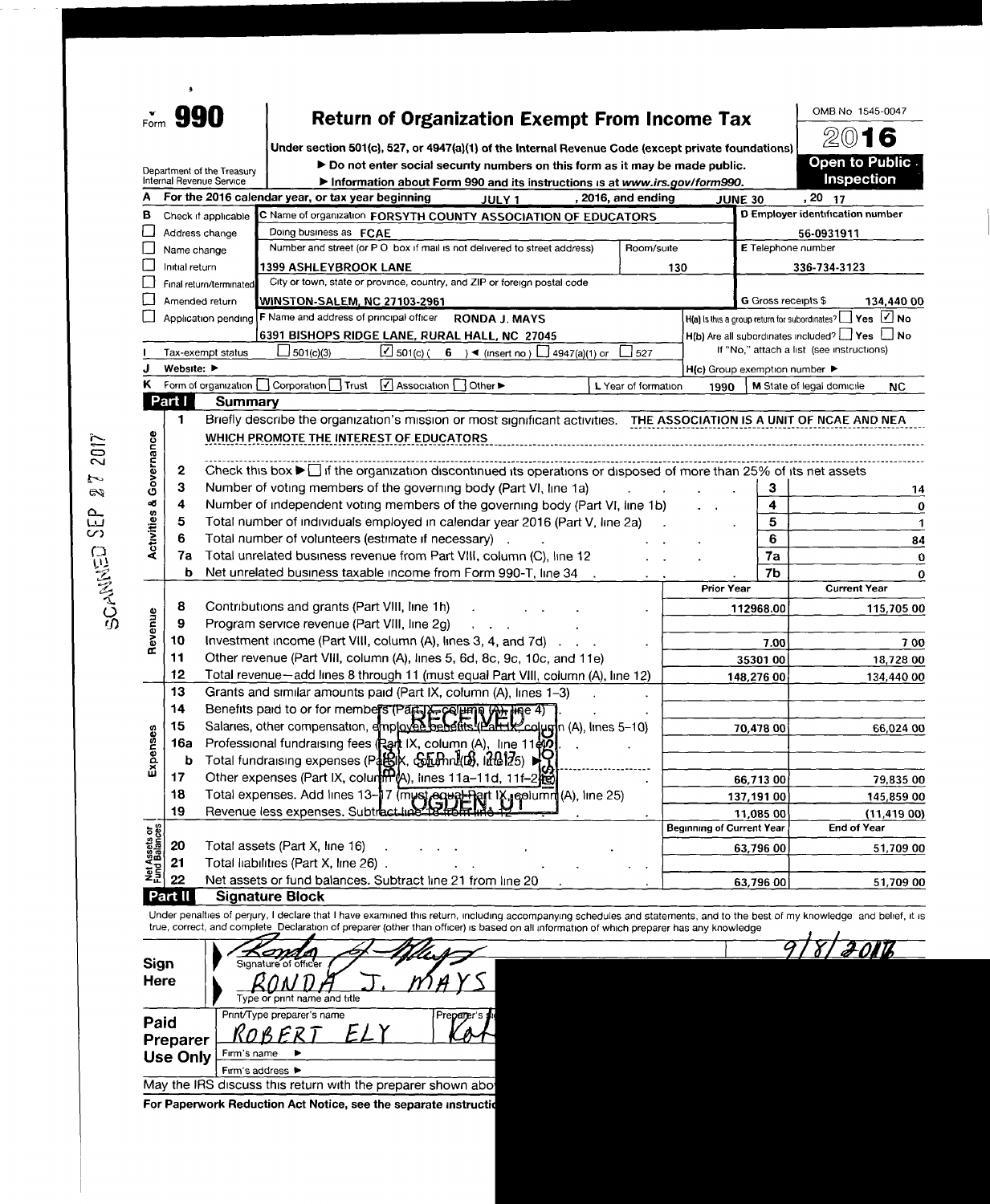|                | Form 990 (2016)           |                                                                           |                                                                                                                                                                                                                                                                                                                                           |               | Page 2               |
|----------------|---------------------------|---------------------------------------------------------------------------|-------------------------------------------------------------------------------------------------------------------------------------------------------------------------------------------------------------------------------------------------------------------------------------------------------------------------------------------|---------------|----------------------|
| Part III       |                           | <b>Statement of Program Service Accomplishments</b>                       |                                                                                                                                                                                                                                                                                                                                           |               |                      |
|                |                           |                                                                           | Check if Schedule O contains a response or note to any line in this Part III (Allempure Allempure Allempure Al                                                                                                                                                                                                                            |               |                      |
|                |                           | Briefly describe the organization's mission:                              |                                                                                                                                                                                                                                                                                                                                           |               |                      |
|                |                           |                                                                           | TO BE THE VOICE OF EDUCATORS IN FORSYTH COUNTY THAT UNITILES, ORGANIZES, AND EMPOWERS MEMBERS TO BE                                                                                                                                                                                                                                       |               |                      |
|                |                           |                                                                           | ADVOCATES FOR EDUCATIONAL PROFESSIONALS, PUBLIC EDUCATION, AND CHILREN.                                                                                                                                                                                                                                                                   |               |                      |
|                |                           |                                                                           |                                                                                                                                                                                                                                                                                                                                           |               |                      |
| $\mathbf{2}$   | prior Form 990 or 990-EZ? |                                                                           | Did the organization undertake any significant program services during the year which were not listed on the<br>the contract of the contract of the contract of the contract of the contract of the contract of the contract of                                                                                                           |               | $\Box$ Yes $\Box$ No |
|                |                           | If "Yes," describe these new services on Schedule O                       |                                                                                                                                                                                                                                                                                                                                           |               |                      |
| 3              |                           |                                                                           | Did the organization cease conducting, or make significant changes in how it conducts, any program                                                                                                                                                                                                                                        |               |                      |
|                | services?                 |                                                                           |                                                                                                                                                                                                                                                                                                                                           |               | $\Box$ Yes $\Box$ No |
|                |                           | If "Yes," describe these changes on Schedule O.                           |                                                                                                                                                                                                                                                                                                                                           |               |                      |
| 4              |                           |                                                                           | Describe the organization's program service accomplishments for each of its three largest program services, as measured by<br>expenses Section 501(c)(3) and 501(c)(4) organizations are required to report the amount of grants and allocations to others,<br>the total expenses, and revenue, if any, for each program service reported |               |                      |
| 4a             | (Code <sup>.</sup>        |                                                                           |                                                                                                                                                                                                                                                                                                                                           |               |                      |
|                |                           |                                                                           |                                                                                                                                                                                                                                                                                                                                           |               |                      |
|                |                           |                                                                           |                                                                                                                                                                                                                                                                                                                                           |               |                      |
|                |                           |                                                                           |                                                                                                                                                                                                                                                                                                                                           |               |                      |
|                |                           |                                                                           |                                                                                                                                                                                                                                                                                                                                           |               |                      |
|                |                           |                                                                           |                                                                                                                                                                                                                                                                                                                                           |               |                      |
|                |                           |                                                                           |                                                                                                                                                                                                                                                                                                                                           |               |                      |
|                |                           |                                                                           |                                                                                                                                                                                                                                                                                                                                           |               |                      |
|                |                           |                                                                           |                                                                                                                                                                                                                                                                                                                                           |               |                      |
|                |                           |                                                                           |                                                                                                                                                                                                                                                                                                                                           |               |                      |
|                |                           |                                                                           |                                                                                                                                                                                                                                                                                                                                           |               |                      |
| 4b             | (Code                     |                                                                           |                                                                                                                                                                                                                                                                                                                                           |               |                      |
|                |                           |                                                                           |                                                                                                                                                                                                                                                                                                                                           |               |                      |
|                |                           |                                                                           |                                                                                                                                                                                                                                                                                                                                           |               |                      |
|                |                           |                                                                           |                                                                                                                                                                                                                                                                                                                                           |               |                      |
|                |                           |                                                                           |                                                                                                                                                                                                                                                                                                                                           |               |                      |
|                |                           |                                                                           |                                                                                                                                                                                                                                                                                                                                           |               |                      |
|                |                           |                                                                           |                                                                                                                                                                                                                                                                                                                                           |               |                      |
|                |                           |                                                                           |                                                                                                                                                                                                                                                                                                                                           |               |                      |
|                |                           |                                                                           |                                                                                                                                                                                                                                                                                                                                           |               |                      |
|                |                           |                                                                           |                                                                                                                                                                                                                                                                                                                                           |               |                      |
|                |                           |                                                                           |                                                                                                                                                                                                                                                                                                                                           |               |                      |
|                |                           |                                                                           |                                                                                                                                                                                                                                                                                                                                           |               |                      |
| 4 <sub>c</sub> | (Code                     | ) (Expenses \$                                                            | including grants of \$                                                                                                                                                                                                                                                                                                                    | ) (Revenue \$ |                      |
|                |                           |                                                                           |                                                                                                                                                                                                                                                                                                                                           |               |                      |
|                |                           |                                                                           |                                                                                                                                                                                                                                                                                                                                           |               |                      |
|                |                           |                                                                           |                                                                                                                                                                                                                                                                                                                                           |               |                      |
|                |                           |                                                                           |                                                                                                                                                                                                                                                                                                                                           |               |                      |
|                |                           |                                                                           |                                                                                                                                                                                                                                                                                                                                           |               |                      |
|                |                           |                                                                           |                                                                                                                                                                                                                                                                                                                                           |               |                      |
|                |                           |                                                                           |                                                                                                                                                                                                                                                                                                                                           |               |                      |
|                |                           |                                                                           |                                                                                                                                                                                                                                                                                                                                           |               |                      |
|                |                           |                                                                           |                                                                                                                                                                                                                                                                                                                                           |               |                      |
|                |                           |                                                                           |                                                                                                                                                                                                                                                                                                                                           |               |                      |
|                |                           |                                                                           |                                                                                                                                                                                                                                                                                                                                           |               |                      |
|                |                           |                                                                           |                                                                                                                                                                                                                                                                                                                                           |               |                      |
| 4d             | (Expenses \$              | Other program services (Describe in Schedule O)<br>including grants of \$ | ) (Revenue \$                                                                                                                                                                                                                                                                                                                             |               |                      |

 $\sim$   $\sim$   $-$ 

 $\sim$  -models of  $\sim$ 

 $\overline{\phantom{a}}$  $\overline{\phantom{a}}$ 

> $\mathbb{L}$  $\begin{array}{c} \hline \end{array}$

 $\alpha$ 

 $\frac{1}{4}$ 

 $\sim 10^{-10}$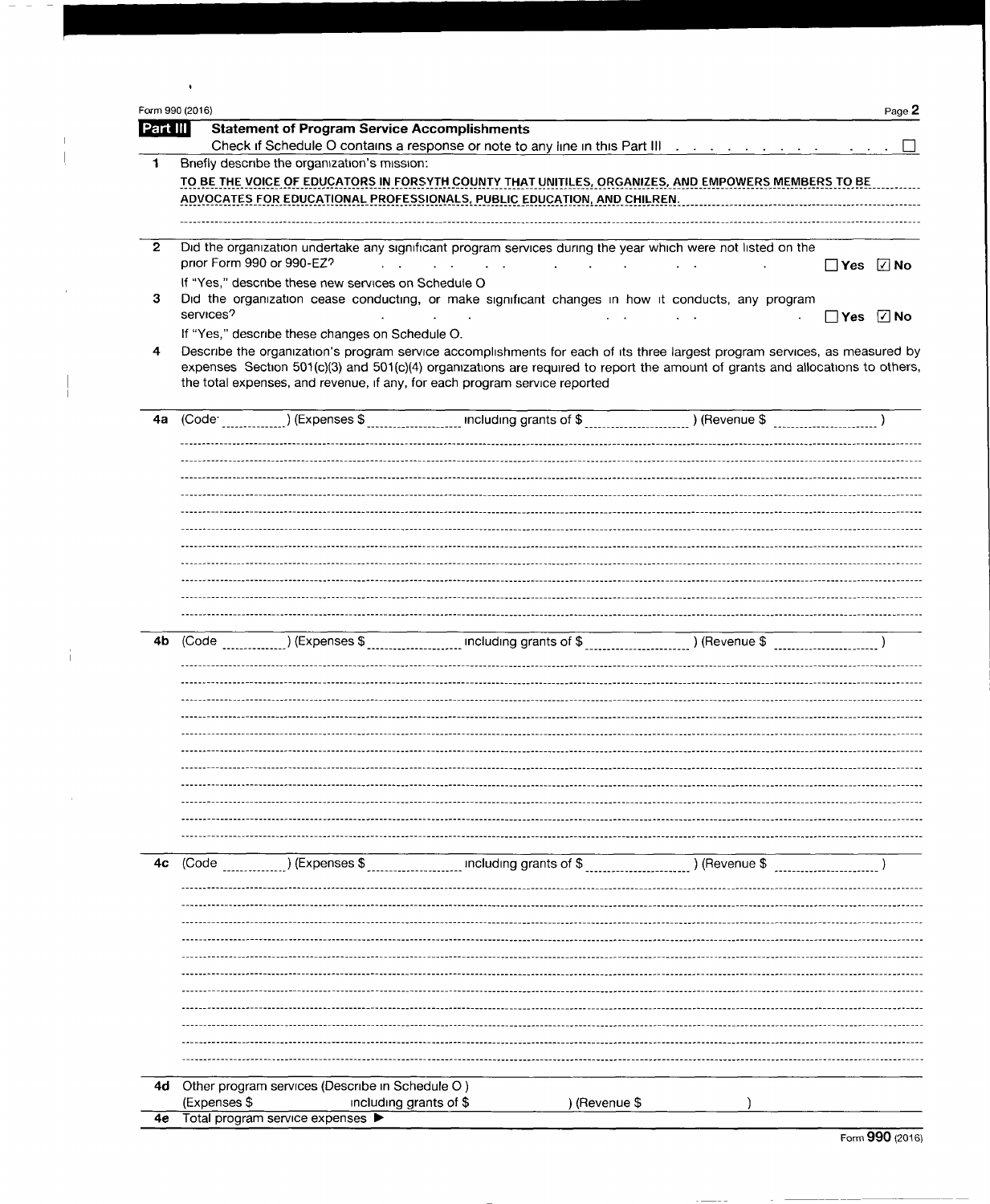| Part IV      | Form 990 (2016)<br><b>Checklist of Required Schedules</b>                                                                                                                                                                                                                                                                                                                                                                                                                                                                                                                                           |                 |     | Page 3                  |
|--------------|-----------------------------------------------------------------------------------------------------------------------------------------------------------------------------------------------------------------------------------------------------------------------------------------------------------------------------------------------------------------------------------------------------------------------------------------------------------------------------------------------------------------------------------------------------------------------------------------------------|-----------------|-----|-------------------------|
|              |                                                                                                                                                                                                                                                                                                                                                                                                                                                                                                                                                                                                     |                 | Yes | <b>No</b>               |
| 1            | Is the organization described in section 501(c)(3) or 4947(a)(1) (other than a private foundation)? If "Yes,"<br>complete Schedule A<br>$\label{eq:2.1} \begin{array}{cccccccccccccc} \mathbf{1} & \mathbf{1} & \mathbf{1} & \mathbf{1} & \mathbf{1} & \mathbf{1} & \mathbf{1} & \mathbf{1} & \mathbf{1} & \mathbf{1} & \mathbf{1} & \mathbf{1} & \mathbf{1} & \mathbf{1} & \mathbf{1} & \mathbf{1} & \mathbf{1} & \mathbf{1} & \mathbf{1} & \mathbf{1} & \mathbf{1} & \mathbf{1} & \mathbf{1} & \mathbf{1} & \mathbf{1} & \mathbf{1} & \mathbf{1} & \mathbf{1} & \mathbf{1$<br>and a strategic and | 1               |     | ✓                       |
| $\mathbf{2}$ | Is the organization required to complete Schedule B, Schedule of Contributors (see instructions)?                                                                                                                                                                                                                                                                                                                                                                                                                                                                                                   | $\mathbf{2}$    |     | $\overline{\checkmark}$ |
| З            | Did the organization engage in direct or indirect political campaign activities on behalf of or in opposition to<br>candidates for public office? If "Yes," complete Schedule C, Part I.                                                                                                                                                                                                                                                                                                                                                                                                            | З               |     | $\checkmark$            |
| 4            | Section 501(c)(3) organizations. Did the organization engage in lobbying activities, or have a section 501(h)<br>election in effect during the tax year? If "Yes," complete Schedule C, Part II                                                                                                                                                                                                                                                                                                                                                                                                     | 4               |     | $\checkmark$            |
| 5            | is the organization a section $501(c)(4)$ , $501(c)(5)$ , or $501(c)(6)$ organization that receives membership dues,<br>assessments, or similar amounts as defined in Revenue Procedure 98-19? If "Yes," complete Schedule C,<br>Part III.                                                                                                                                                                                                                                                                                                                                                          |                 |     | $\checkmark$            |
| 6            | Did the organization maintain any donor advised funds or any similar funds or accounts for which donors                                                                                                                                                                                                                                                                                                                                                                                                                                                                                             | 5               |     |                         |
|              | have the right to provide advice on the distribution or investment of amounts in such funds or accounts? If<br>"Yes," complete Schedule D, Part I                                                                                                                                                                                                                                                                                                                                                                                                                                                   | 6               |     | $\checkmark$            |
| 7.           | Did the organization receive or hold a conservation easement, including easements to preserve open space,<br>the environment, historic land areas, or historic structures? If "Yes," complete Schedule D, Part II                                                                                                                                                                                                                                                                                                                                                                                   | $\overline{7}$  |     | $\checkmark$            |
| 8            | Did the organization maintain collections of works of art, historical treasures, or other similar assets? If "Yes,"<br>complete Schedule D, Part III                                                                                                                                                                                                                                                                                                                                                                                                                                                | 8               |     | $\checkmark$            |
| 9            | Did the organization report an amount in Part X, line 21, for escrow or custodial account liability, serve as a<br>custodian for amounts not listed in Part X, or provide credit counseling, debt management, credit repair, or<br>debt negotiation services? If "Yes," complete Schedule D, Part IV                                                                                                                                                                                                                                                                                                | 9               |     | $\checkmark$            |
| 10           | Did the organization, directly or through a related organization, hold assets in temporarily restricted<br>endowments, permanent endowments, or quasi-endowments? If "Yes," complete Schedule D, Part V.                                                                                                                                                                                                                                                                                                                                                                                            | 10              |     | $\checkmark$            |
| 11           | If the organization's answer to any of the following questions is "Yes," then complete Schedule D, Parts VI,<br>VII, VIII, IX, or X as applicable                                                                                                                                                                                                                                                                                                                                                                                                                                                   |                 |     |                         |
| a            | Did the organization report an amount for land, buildings, and equipment in Part X, line 10? If "Yes,"<br>complete Schedule D, Part VI<br>$\mathcal{L}^{\mathcal{A}}$ , and $\mathcal{L}^{\mathcal{A}}$ , and $\mathcal{L}^{\mathcal{A}}$ , and $\mathcal{L}^{\mathcal{A}}$                                                                                                                                                                                                                                                                                                                         | <b>11a</b>      |     | ✓                       |
| b            | Did the organization report an amount for investments-other securities in Part X, line 12 that is 5% or more<br>of its total assets reported in Part X, line 16? If "Yes," complete Schedule D, Part VII                                                                                                                                                                                                                                                                                                                                                                                            | 11 <sub>b</sub> |     | $\checkmark$            |
|              | c Did the organization report an amount for investments-program related in Part X, line 13 that is 5% or more<br>of its total assets reported in Part X, line 16? If "Yes," complete Schedule D, Part VIII                                                                                                                                                                                                                                                                                                                                                                                          | 11c             |     | $\checkmark$            |
|              | d Did the organization report an amount for other assets in Part X, line 15 that is 5% or more of its total assets<br>reported in Part X, line 16? If "Yes," complete Schedule D, Part IX                                                                                                                                                                                                                                                                                                                                                                                                           | 11d             |     | ✓                       |
|              | e Did the organization report an amount for other liabilities in Part X, line 25? If "Yes," complete Schedule D, Part X<br>f Did the organization's separate or consolidated financial statements for the tax year include a footnote that addresses                                                                                                                                                                                                                                                                                                                                                | 11e             |     | $\sqrt{ }$              |
|              | the organization's liability for uncertain tax positions under FIN 48 (ASC 740)? If "Yes," complete Schedule D, Part X<br>12 a Did the organization obtain separate, independent audited financial statements for the tax year? If "Yes," complete                                                                                                                                                                                                                                                                                                                                                  | 11f             |     |                         |
|              | Schedule D, Parts XI and XII<br><b>b</b> Was the organization included in consolidated, independent audited financial statements for the tax year? If                                                                                                                                                                                                                                                                                                                                                                                                                                               | 12a             |     | ✓                       |
|              | "Yes," and if the organization answered "No" to line 12a, then completing Schedule D, Parts XI and XII is optional                                                                                                                                                                                                                                                                                                                                                                                                                                                                                  | 12b             |     | ✓                       |
| 13           | Is the organization a school described in section $170(b)(1)(A)(n)^{2}$ If "Yes," complete Schedule E<br>14 a Did the organization maintain an office, employees, or agents outside of the United States?                                                                                                                                                                                                                                                                                                                                                                                           | 13<br>14a       |     | $\checkmark$<br>✓       |
| b            | Did the organization have aggregate revenues or expenses of more than \$10,000 from grantmaking,<br>fundraising, business, investment, and program service activities outside the United States, or aggregate                                                                                                                                                                                                                                                                                                                                                                                       |                 |     |                         |
| 15           | foreign investments valued at \$100,000 or more? If "Yes," complete Schedule F, Parts I and IV<br>Did the organization report on Part IX, column (A), line 3, more than \$5,000 of grants or other assistance to or                                                                                                                                                                                                                                                                                                                                                                                 | 14b             |     | ✓                       |
| 16           | for any foreign organization? If "Yes," complete Schedule F, Parts II and IV<br>Did the organization report on Part IX, column (A), line 3, more than \$5,000 of aggregate grants or other                                                                                                                                                                                                                                                                                                                                                                                                          | 15              |     | ✓                       |
| 17           | assistance to or for foreign individuals? If "Yes," complete Schedule F, Parts III and IV<br>Did the organization report a total of more than \$15,000 of expenses for professional fundraising services on                                                                                                                                                                                                                                                                                                                                                                                         | 16              |     | ✓                       |
| 18           | Part IX, column (A), lines 6 and 11e? If "Yes," complete Schedule G, Part I (see instructions)<br>Did the organization report more than \$15,000 total of fundraising event gross income and contributions on                                                                                                                                                                                                                                                                                                                                                                                       | 17              |     | ✓                       |
| 19           | Part VIII, lines 1c and 8a? If "Yes," complete Schedule G, Part II<br>$\mathcal{L}^{\mathcal{L}}$<br>Did the organization report more than \$15,000 of gross income from gaming activities on Part VIII, line 9a?<br>If "Yes," complete Schedule G, Part III<br><b>Contract Contract</b>                                                                                                                                                                                                                                                                                                            | 18<br>19        |     | ✓                       |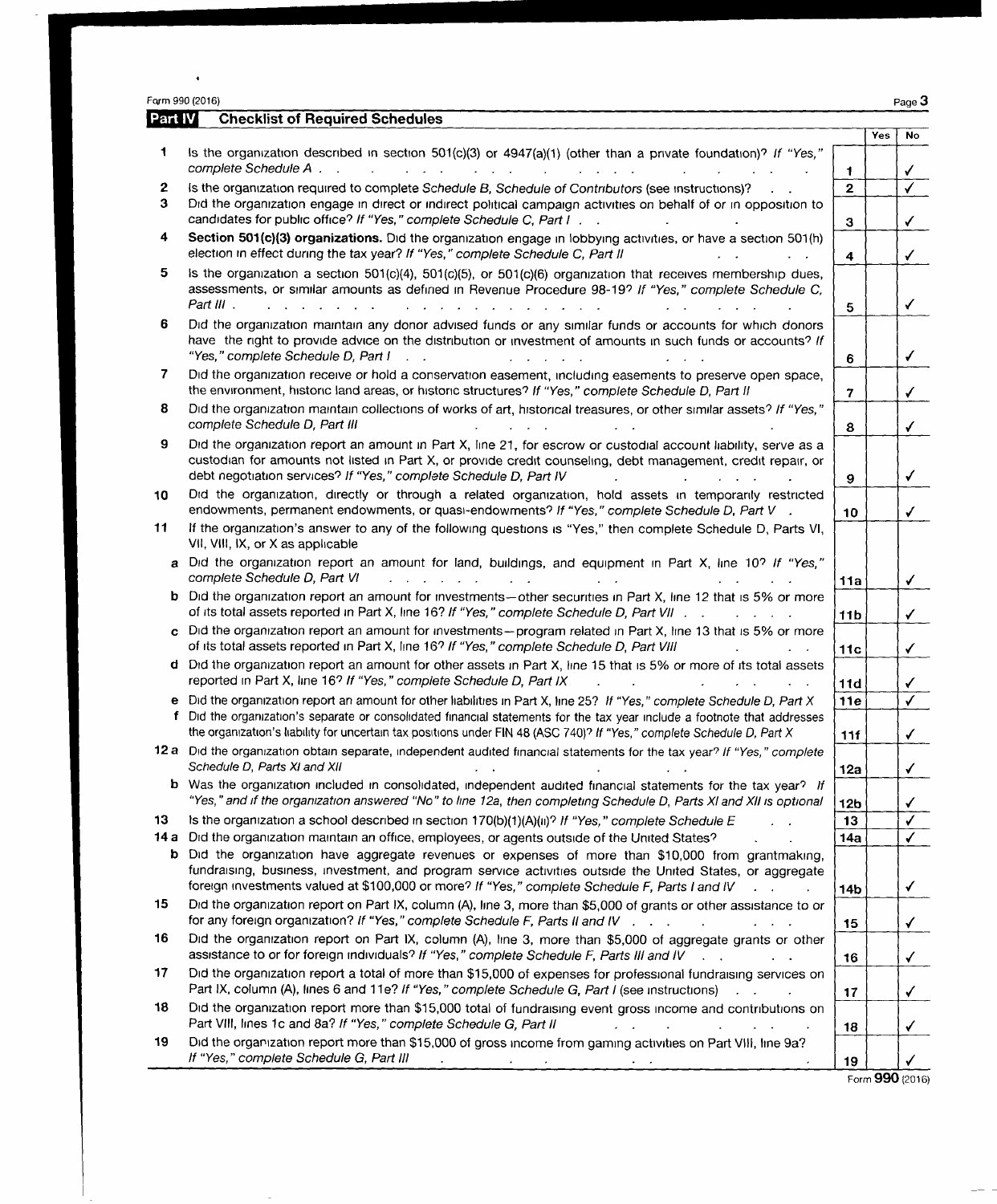|           | Part IV<br><b>Checklist of Required Schedules (continued)</b>                                                                                                                                                                                                                                                                                             |                        |     |                                         |
|-----------|-----------------------------------------------------------------------------------------------------------------------------------------------------------------------------------------------------------------------------------------------------------------------------------------------------------------------------------------------------------|------------------------|-----|-----------------------------------------|
|           |                                                                                                                                                                                                                                                                                                                                                           |                        | Yes | <b>No</b>                               |
|           | 20 a Did the organization operate one or more hospital facilities? If "Yes," complete Schedule H                                                                                                                                                                                                                                                          | 20a                    |     | $\checkmark$                            |
| 21        | b If "Yes" to line 20a, did the organization attach a copy of its audited financial statements to this return?<br>Did the organization report more than \$5,000 of grants or other assistance to any domestic organization or                                                                                                                             | 20 <sub>b</sub>        |     | $\checkmark$                            |
| 22        | domestic government on Part IX, column (A), line 1? If "Yes," complete Schedule I, Parts I and II<br>Did the organization report more than \$5,000 of grants or other assistance to or for domestic individuals on                                                                                                                                        | 21                     |     | $\checkmark$                            |
| 23        | Part IX, column (A), line 2? If "Yes," complete Schedule I, Parts I and III                                                                                                                                                                                                                                                                               | 22                     |     | $\checkmark$                            |
|           | Did the organization answer "Yes" to Part VII, Section A, line 3, 4, or 5 about compensation of the<br>organization's current and former officers, directors, trustees, key employees, and highest compensated<br>employees? If "Yes," complete Schedule J                                                                                                | 23                     |     | $\checkmark$                            |
| 24а       | Did the organization have a tax-exempt bond issue with an outstanding principal amount of more than<br>\$100,000 as of the last day of the year, that was issued after December 31, 2002? If "Yes," answer lines 24b<br>through 24d and complete Schedule K. If "No," go to line 25a                                                                      | 24a                    |     | ✓                                       |
| c         | b Did the organization invest any proceeds of tax-exempt bonds beyond a temporary period exception?<br>Did the organization maintain an escrow account other than a refunding escrow at any time during the year<br>to defease any tax-exempt bonds?                                                                                                      | 24 <sub>b</sub><br>24c |     |                                         |
| 25a       | d Did the organization act as an "on behalf of" issuer for bonds outstanding at any time during the year?<br>Section 501(c)(3), 501(c)(4), and 501(c)(29) organizations. Did the organization engage in an excess benefit<br>transaction with a disqualified person during the year? If "Yes," complete Schedule L, Part I                                | 24d<br>25a             |     | ✓                                       |
| b         | Is the organization aware that it engaged in an excess benefit transaction with a disqualified person in a prior<br>year, and that the transaction has not been reported on any of the organization's prior Forms 990 or 990-EZ?<br>If "Yes," complete Schedule L, Part I.                                                                                | 25b                    |     | ✓                                       |
| 26        | Did the organization report any amount on Part X, line 5, 6, or 22 for receivables from or payables to any<br>current or former officers, directors, trustees, key employees, highest compensated employees, or<br>disqualified persons? If "Yes," complete Schedule L, Part II                                                                           | 26                     |     | $\checkmark$                            |
| 27        | Did the organization provide a grant or other assistance to an officer, director, trustee, key employee,<br>substantial contributor or employee thereof, a grant selection committee member, or to a 35% controlled<br>entity or family member of any of these persons? If "Yes," complete Schedule L, Part III                                           | 27                     |     | $\checkmark$                            |
| 28        | Was the organization a party to a business transaction with one of the following parties (see Schedule L,<br>Part IV instructions for applicable filing thresholds, conditions, and exceptions)                                                                                                                                                           |                        |     |                                         |
| а<br>b    | A current or former officer, director, trustee, or key employee? If "Yes," complete Schedule L, Part IV<br>A family member of a current or former officer, director, trustee, or key employee? If "Yes," complete<br>Schedule L, Part IV                                                                                                                  | 28a<br>28 <sub>b</sub> |     | ✓<br>✓                                  |
| c         | An entity of which a current or former officer, director, trustee, or key employee (or a family member thereof)<br>was an officer, director, trustee, or direct or indirect owner? If "Yes," complete Schedule L, Part IV                                                                                                                                 | 28c                    |     | ✔                                       |
| 29<br>30  | Did the organization receive more than \$25,000 in non-cash contributions? If "Yes," complete Schedule M<br>Did the organization receive contributions of art, historical treasures, or other similar assets, or qualified<br>conservation contributions? If "Yes," complete Schedule M . The conservation contributions? If "Yes," complete Schedule M . | 29<br>30               |     | ✓<br>$\checkmark$                       |
| 31        | Did the organization liquidate, terminate, or dissolve and cease operations? If "Yes," complete Schedule N,<br>Part $l$ , and $l$ is a set of the set of the set of the set of the set of the set of the set of the set of the set of the set of the set of the set of the set of the set of the set of the set of the set of the set of the              |                        |     |                                         |
| 32        | Did the organization sell, exchange, dispose of, or transfer more than 25% of its net assets? If "Yes,"<br>complete Schedule N, Part II<br>$\mathcal{L}^{\mathcal{A}}$ . The contribution of the contribution of the contribution of $\mathcal{L}^{\mathcal{A}}$                                                                                          | 31                     |     | $\checkmark$                            |
| 33        | Did the organization own 100% of an entity disregarded as separate from the organization under Regulations<br>sections 301.7701-2 and 301.7701-3? If "Yes," complete Schedule R, Part I                                                                                                                                                                   | 32                     |     | $\checkmark$                            |
| 34        | Was the organization related to any tax-exempt or taxable entity? If "Yes," complete Schedule R, Part II, III,<br>or IV, and Part V, line 1<br>$\mathcal{A}^{\mathcal{A}}$ . The second constraints of the second constraints of $\mathcal{A}^{\mathcal{A}}$                                                                                              | 33<br>34               |     | $\checkmark$<br>$\checkmark$            |
| 35а<br>b. | Did the organization have a controlled entity within the meaning of section 512(b)(13)?<br>If "Yes" to line 35a, did the organization receive any payment from or engage in any transaction with a<br>controlled entity within the meaning of section 512(b)(13)? If "Yes," complete Schedule R, Part V, line 2                                           | 35a<br>35b             |     | $\overline{\checkmark}$<br>$\checkmark$ |
| 36        | Section 501(c)(3) organizations. Did the organization make any transfers to an exempt non-charitable                                                                                                                                                                                                                                                      | 36                     |     |                                         |
| 37        | Did the organization conduct more than 5% of its activities through an entity that is not a related organization<br>and that is treated as a partnership for federal income tax purposes? If "Yes," complete Schedule R,                                                                                                                                  |                        |     | $\checkmark$                            |
| 38        | Part VI<br><b>Contract Contract</b><br><b>Service State</b><br>$\mathcal{L}^{\text{max}}$<br>Did the organization complete Schedule O and provide explanations in Schedule O for Part VI, lines 11b and<br>19? Note. All Form 990 filers are required to complete Schedule O                                                                              | 37<br>38               |     | ✓                                       |

 $\bar{\bullet}$ 

J.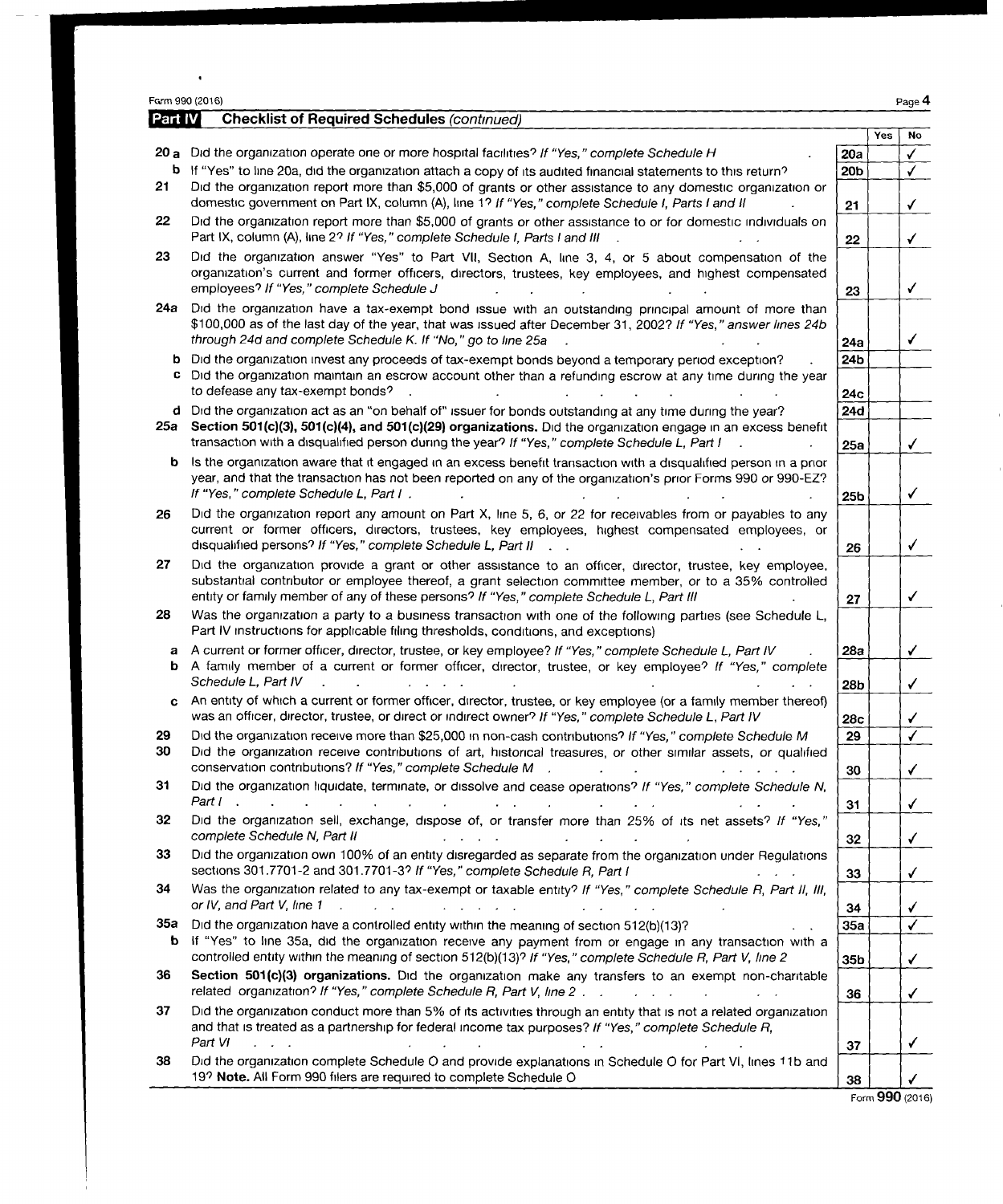|          | Form 990 (2016)                                                                                                                                                                                                        |                |     | Page 5 |
|----------|------------------------------------------------------------------------------------------------------------------------------------------------------------------------------------------------------------------------|----------------|-----|--------|
| Part $V$ | <b>Statements Regarding Other IRS Filings and Tax Compliance</b>                                                                                                                                                       |                |     |        |
|          | Check if Schedule O contains a response or note to any line in this Part V                                                                                                                                             |                |     |        |
|          |                                                                                                                                                                                                                        |                | Yes | No     |
| 1a       | Enter the number reported in Box 3 of Form 1096. Enter -0- if not applicable<br>1a<br>0                                                                                                                                |                |     |        |
| b<br>c   | Enter the number of Forms W-2G included in line 1a. Enter -0- if not applicable<br>1b<br>0<br>Did the organization comply with backup withholding rules for reportable payments to vendors and                         |                |     |        |
|          | reportable gaming (gambling) winnings to prize winners?                                                                                                                                                                |                |     |        |
| 2a       | Enter the number of employees reported on Form W-3, Transmittal of Wage and Tax                                                                                                                                        | 1c             |     | ✓      |
|          | Statements, filed for the calendar year ending with or within the year covered by this return<br>2a                                                                                                                    |                |     |        |
| b        | If at least one is reported on line 2a, did the organization file all required federal employment tax returns?                                                                                                         | 2 <sub>b</sub> |     |        |
|          | Note. If the sum of lines 1a and 2a is greater than 250, you may be required to e-file (see instructions).                                                                                                             |                |     |        |
| За       | Did the organization have unrelated business gross income of \$1,000 or more during the year?                                                                                                                          | Зa             |     | ✓      |
| b        | If "Yes," has it filed a Form 990-T for this year? If "No" to line 3b, provide an explanation in Schedule O.                                                                                                           | 3 <sub>b</sub> |     |        |
| 4а       | At any time during the calendar year, did the organization have an interest in, or a signature or other authority                                                                                                      |                |     |        |
|          | over, a financial account in a foreign country (such as a bank account, securities account, or other financial                                                                                                         |                |     |        |
|          | account)?                                                                                                                                                                                                              | 4a             |     | √      |
| b        | If "Yes," enter the name of the foreign country: ▶                                                                                                                                                                     |                |     |        |
|          | See instructions for filing requirements for FinCEN Form 114, Report of Foreign Bank and Financial Accounts<br>(FBAR).                                                                                                 |                |     |        |
| 5a       | Was the organization a party to a prohibited tax shelter transaction at any time during the tax year?                                                                                                                  | 5a             |     |        |
| b        | Did any taxable party notify the organization that it was or is a party to a prohibited tax shelter transaction?                                                                                                       | 5b             |     |        |
| c        | If "Yes" to line 5a or 5b, did the organization file Form 8886-T?                                                                                                                                                      | 5с             |     | ✓      |
| 6а       | Does the organization have annual gross receipts that are normally greater than \$100,000, and did the                                                                                                                 |                |     |        |
| b        | organization solicit any contributions that were not tax deductible as charitable contributions?<br>If "Yes," did the organization include with every solicitation an express statement that such contributions or     | 6a             |     | ✓      |
|          | gifts were not tax deductible?                                                                                                                                                                                         | 6b             |     |        |
| 7        | Organizations that may receive deductible contributions under section 170(c).                                                                                                                                          |                |     |        |
| a        | Did the organization receive a payment in excess of \$75 made partly as a contribution and partly for goods                                                                                                            |                |     |        |
|          | and services provided to the payor?                                                                                                                                                                                    | 7a             |     |        |
| b        | If "Yes," did the organization notify the donor of the value of the goods or services provided?                                                                                                                        | 7b             |     |        |
| c        | Did the organization sell, exchange, or otherwise dispose of tangible personal property for which it was<br>required to file Form 8282?                                                                                | 7с             |     | ✔      |
| đ        | If "Yes," indicate the number of Forms 8282 filed during the year<br>7d<br>$\sim$                                                                                                                                      |                |     |        |
| е        | Did the organization receive any funds, directly or indirectly, to pay premiums on a personal benefit contract?                                                                                                        | 7е             |     |        |
| f        | Did the organization, during the year, pay premiums, directly or indirectly, on a personal benefit contract?                                                                                                           | 7f             |     | √      |
| g        | If the organization received a contribution of qualified intellectual property, did the organization file Form 8899 as required?                                                                                       | 7g             |     |        |
| h        | If the organization received a contribution of cars, boats, airplanes, or other vehicles, did the organization file a Form 1098-C?                                                                                     | 7h             |     |        |
| 8        | Sponsoring organizations maintaining donor advised funds. Did a donor advised fund maintained by the                                                                                                                   |                |     |        |
| 9        | sponsoring organization have excess business holdings at any time during the year?<br>Sponsoring organizations maintaining donor advised funds.                                                                        | 8              |     |        |
| а        | Did the sponsoring organization make any taxable distributions under section 4966?                                                                                                                                     | 9а             |     |        |
| b        | Did the sponsoring organization make a distribution to a donor, donor advisor, or related person?                                                                                                                      | 9b             |     |        |
| 10       | Section 501(c)(7) organizations. Enter                                                                                                                                                                                 |                |     |        |
| a        | Initiation fees and capital contributions included on Part VIII, line 12<br>10a                                                                                                                                        |                |     |        |
| b        | Gross receipts, included on Form 990, Part VIII, line 12, for public use of club facilities<br>10 <sub>b</sub>                                                                                                         |                |     |        |
| 11       | Section 501(c)(12) organizations. Enter                                                                                                                                                                                |                |     |        |
| а        | Gross income from members or shareholders<br>11a                                                                                                                                                                       |                |     |        |
| b        | Gross income from other sources (Do not net amounts due or paid to other sources<br>against amounts due or received from them.)                                                                                        |                |     |        |
|          | $\Delta \sim 10^{-11}$<br>11 <sub>b</sub>                                                                                                                                                                              |                |     |        |
| 12a<br>b | Section 4947(a)(1) non-exempt charitable trusts. Is the organization filing Form 990 in lieu of Form 1041?<br>If "Yes," enter the amount of tax-exempt interest received or accrued during the year<br>12 <sub>b</sub> | 12a            |     |        |
| 13       | Section 501(c)(29) qualified nonprofit health insurance issuers.                                                                                                                                                       |                |     |        |
| а        | Is the organization licensed to issue qualified health plans in more than one state?                                                                                                                                   | 13a            |     |        |
|          | Note. See the instructions for additional information the organization must report on Schedule O                                                                                                                       |                |     |        |
|          | <b>b</b> Enter the amount of reserves the organization is required to maintain by the states in which                                                                                                                  |                |     |        |
|          | the organization is licensed to issue qualified health plans<br>13 <sub>b</sub>                                                                                                                                        |                |     |        |
| c        | Enter the amount of reserves on hand<br>13 <sub>c</sub>                                                                                                                                                                |                |     |        |
| 14a      | Did the organization receive any payments for indoor tanning services during the tax year?.                                                                                                                            | 14a            |     | ✓      |
| b        | If "Yes," has it filed a Form 720 to report these payments? If "No," provide an explanation in Schedule O                                                                                                              | 14b            |     |        |

 $\bar{a}$ 

 $\hat{\mathbf{r}}$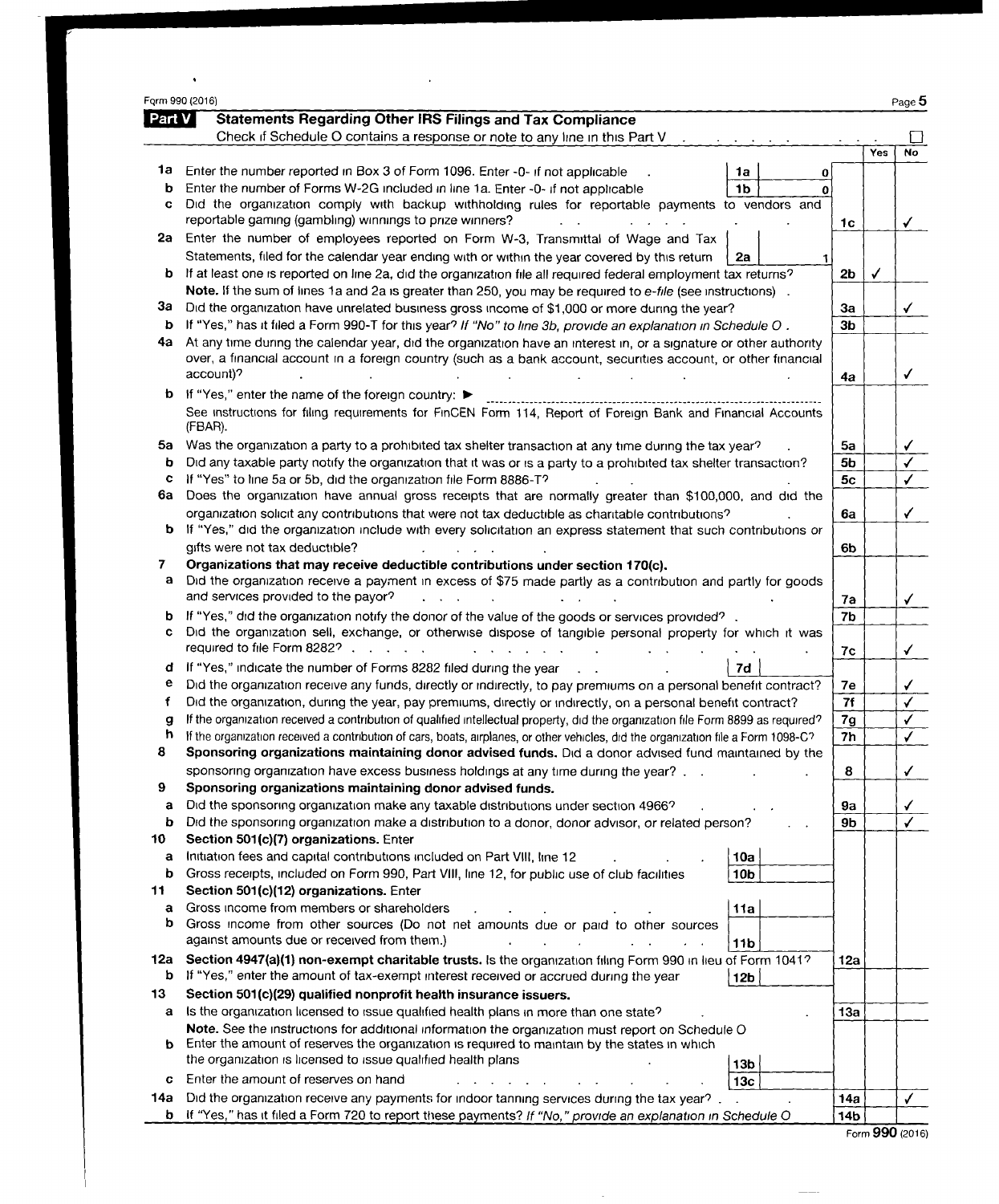| Form 990 (2016) |                                                                                                                                                                                                                                |                                      |                 |     | Page 6       |
|-----------------|--------------------------------------------------------------------------------------------------------------------------------------------------------------------------------------------------------------------------------|--------------------------------------|-----------------|-----|--------------|
| Part VI         | Governance, Management, and Disclosure For each "Yes" response to lines 2 through 7b below, and for a "No"                                                                                                                     |                                      |                 |     |              |
|                 | response to line 8a, 8b, or 10b below, describe the circumstances, processes, or changes in Schedule O See instructions.                                                                                                       |                                      |                 |     |              |
|                 | Check if Schedule O contains a response or note to any line in this Part VI .<br><b>Section A. Governing Body and Management</b>                                                                                               | and a strong control of the state of |                 |     |              |
|                 |                                                                                                                                                                                                                                |                                      |                 | Yes | No           |
| 1a              | Enter the number of voting members of the governing body at the end of the tax year                                                                                                                                            | 1a<br>14                             |                 |     |              |
|                 | If there are material differences in voting rights among members of the governing body, or                                                                                                                                     |                                      |                 |     |              |
|                 | if the governing body delegated broad authority to an executive committee or similar                                                                                                                                           |                                      |                 |     |              |
|                 | committee, explain in Schedule O.                                                                                                                                                                                              |                                      |                 |     |              |
| b               | Enter the number of voting members included in line 1a, above, who are independent                                                                                                                                             | 1b                                   |                 |     |              |
| 2               | Did any officer, director, trustee, or key employee have a family relationship or a business relationship with                                                                                                                 |                                      |                 |     |              |
|                 | any other officer, director, trustee, or key employee?                                                                                                                                                                         |                                      | $\mathbf{2}$    |     | ✓            |
| З               | Did the organization delegate control over management duties customarily performed by or under the direct<br>supervision of officers, directors, or trustees or key employees to a management company or other person?         |                                      |                 |     |              |
| 4               | Did the organization make any significant changes to its governing documents since the prior Form 990 was filed?                                                                                                               |                                      | 3<br>4          |     | √            |
| 5               | Did the organization become aware during the year of a significant diversion of the organization's assets?                                                                                                                     |                                      | 5               |     |              |
| 6               | Did the organization have members or stockholders?                                                                                                                                                                             |                                      | 6               |     |              |
| 7a              | Did the organization have members, stockholders, or other persons who had the power to elect or appoint                                                                                                                        |                                      |                 |     |              |
|                 | one or more members of the governing body?                                                                                                                                                                                     |                                      | 7a              |     |              |
| b               | Are any governance decisions of the organization reserved to (or subject to approval by) members,                                                                                                                              |                                      |                 |     |              |
|                 | stockholders, or persons other than the governing body?.                                                                                                                                                                       |                                      | 7b              |     | ✓            |
| 8               | Did the organization contemporaneously document the meetings held or written actions undertaken during<br>the year by the following.                                                                                           |                                      |                 |     |              |
| a               | The governing body?.                                                                                                                                                                                                           |                                      | 8a              |     |              |
| b               | Each committee with authority to act on behalf of the governing body?                                                                                                                                                          |                                      | 8b              |     |              |
| 9               | Is there any officer, director, trustee, or key employee listed in Part VII, Section A, who cannot be reached at                                                                                                               |                                      |                 |     |              |
|                 | the organization's mailing address? If "Yes," provide the names and addresses in Schedule O.                                                                                                                                   |                                      | 9               |     |              |
|                 | Section B. Policies (This Section B requests information about policies not required by the Internal Revenue Code.)                                                                                                            |                                      |                 |     |              |
|                 |                                                                                                                                                                                                                                |                                      |                 | Yes | No           |
| 10a<br>b        | Did the organization have local chapters, branches, or affiliates?<br>If "Yes," did the organization have written policies and procedures governing the activities of such chapters,                                           |                                      | 10a             |     | $\checkmark$ |
|                 | affiliates, and branches to ensure their operations are consistent with the organization's exempt purposes?                                                                                                                    |                                      | 10 <sub>b</sub> |     |              |
| 11a             | Has the organization provided a complete copy of this Form 990 to all members of its governing body before filing the form?                                                                                                    |                                      | 11a             |     |              |
| b               | Describe in Schedule O the process, if any, used by the organization to review this Form 990.                                                                                                                                  |                                      |                 |     |              |
| 12a             | Did the organization have a written conflict of interest policy? If "No," go to line 13                                                                                                                                        |                                      | 12a             |     |              |
| b               | Were officers, directors, or trustees, and key employees required to disclose annually interests that could give rise to conflicts?                                                                                            |                                      | 12 <sub>b</sub> |     |              |
| c               | Did the organization regularly and consistently monitor and enforce compliance with the policy? If "Yes,"<br>describe in Schedule O how this was done                                                                          |                                      | 12 <sub>c</sub> |     |              |
| 13              | Did the organization have a written whistleblower policy?.                                                                                                                                                                     |                                      | 13              |     |              |
| 14              | Did the organization have a written document retention and destruction policy?                                                                                                                                                 |                                      | 14              |     |              |
| 15              | Did the process for determining compensation of the following persons include a review and approval by                                                                                                                         |                                      |                 |     |              |
|                 | independent persons, comparability data, and contemporaneous substantiation of the deliberation and decision?                                                                                                                  |                                      |                 |     |              |
| а               | The organization's CEO, Executive Director, or top management official                                                                                                                                                         |                                      | 15a             |     |              |
| b               | Other officers or key employees of the organization.<br>If "Yes" to line 15a or 15b, describe the process in Schedule O (see instructions)                                                                                     |                                      | 15 <sub>b</sub> |     |              |
| 16a             | Did the organization invest in, contribute assets to, or participate in a joint venture or similar arrangement                                                                                                                 |                                      |                 |     |              |
|                 | with a taxable entity during the year?.                                                                                                                                                                                        |                                      | 16a             |     | ✓            |
| b               | If "Yes," did the organization follow a written policy or procedure requiring the organization to evaluate its                                                                                                                 |                                      |                 |     |              |
|                 | participation in joint venture arrangements under applicable federal tax law, and take steps to safeguard the                                                                                                                  |                                      |                 |     |              |
|                 | organization's exempt status with respect to such arrangements?                                                                                                                                                                |                                      | 16b             |     |              |
|                 | <b>Section C. Disclosure</b>                                                                                                                                                                                                   |                                      |                 |     |              |
| 17<br>18        | List the states with which a copy of this Form 990 is required to be filed ><br><b>NC</b>                                                                                                                                      |                                      |                 |     |              |
|                 | Section 6104 requires an organization to make its Forms 1023 (or 1024 if applicable), 990, and 990-T (Section 501(c)(3)s only)<br>available for public inspection. Indicate how you made these available. Check all that apply |                                      |                 |     |              |
|                 | Own website<br>Another's website<br>$\Box$ Upon request<br>$\Box$ Other (explain in Schedule O)                                                                                                                                |                                      |                 |     |              |
| 19              | Describe in Schedule O whether (and if so, how) the organization made its governing documents, conflict of interest policy, and<br>financial statements available to the public during the tax year                            |                                      |                 |     |              |
| 20              | State the name, address, and telephone number of the person who possesses the organization's books and records ▶                                                                                                               |                                      |                 |     |              |
|                 |                                                                                                                                                                                                                                |                                      |                 |     |              |

ROBERT ELY 3129 MINART DRIVE, WINSTON-SALEM, NC 27106 336-725-4372

 $\overline{\phantom{a}}$  $\overline{\phantom{a}}$ 

 $\sim$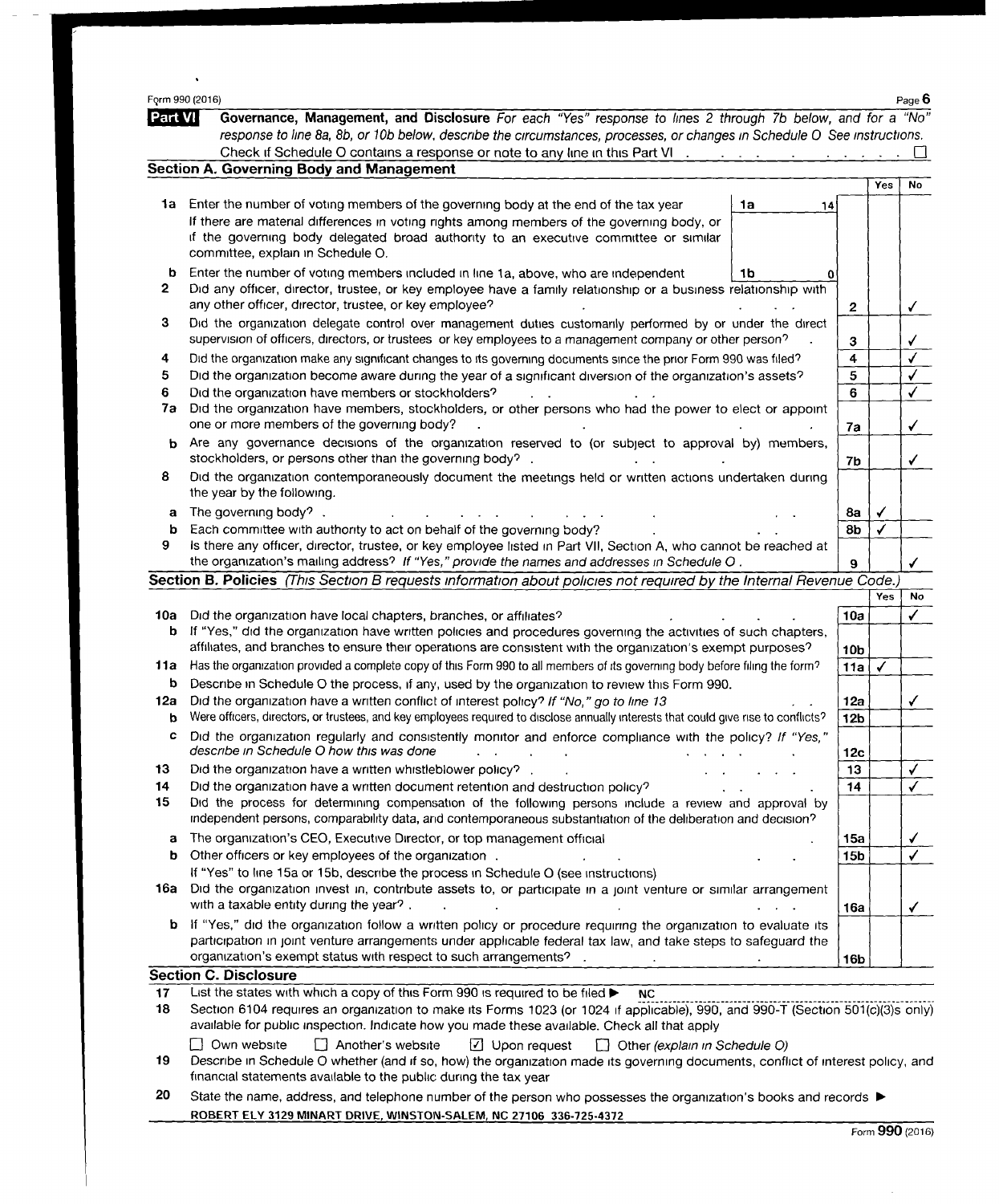## Fgrm 990 (2016) Page 7

#### Part VII | Compensation of Officers, Directors, Trustees, Key Employees, Highest Compensated Employees, and Independent Contractors

Check if Schedule O contains a response or note to any line in this Part VII.

Section A. Officers, Directors, Trustees, Key Employees, and Highest Compensated Employees

la Complete this table for all persons required to be listed Report compensation for the calendar year ending with or within the organization's tax year.

· List all of the organization's current officers, directors, trustees (whether individuals or organizations), regardless of amount of compensation Enter -0- in columns (D), (E), and (F) if no compensation was paid

• List all of the organization's current key employees, if any See instructions for definition of "key employee."

• List the organization's five current highest compensated employees (other than an officer, director, trustee, or key employee) who received reportable compensation (Box <sup>5</sup> of Form W-2 and/or Box <sup>7</sup> of Form 1099-MISC) of more than \$100,000 from the organization and any related organizations

• List all of the organization's former officers, key employees, and highest compensated employees who received more than \$100,000 of reportable compensation from the organization and any related organizations

• List all of the organization's former directors or trustees that received, in the capacity as a former director or trustee of the organization, more than \$10,000 of reportable compensation from the organization and any related organizations

List persons in the following order. Individual trustees or directors, institutional trustees, officers, key employees, highest compensated employees, and former such persons

 $\Box$  Check this box if neither the organization nor any related organization compensated any current officer, director, or trustee.

| (A)<br>Name and Title        | (B)<br>Average<br>hours per<br>week (list any<br>hours for<br>related<br>organizations<br>below dotted | Individual trustee<br>or director | (C)<br>Position<br>(do not check more than one<br>box, unless person is both an<br>officer and a director/trustee)<br>Form<br>Institutional trustee<br>Officer<br>Key employee<br>$\overline{0}$ |   |  | (D)<br>Reportable<br>compensation<br>from<br>the<br>organization<br>(W-2/1099-MISC) | (E)<br>Reportable<br>compensation from<br>related<br>organizations<br>(W-2/1099-MISC) | (F)<br>Estimated<br>amount of<br>other<br>compensation<br>from the<br>organization<br>and related |               |
|------------------------------|--------------------------------------------------------------------------------------------------------|-----------------------------------|--------------------------------------------------------------------------------------------------------------------------------------------------------------------------------------------------|---|--|-------------------------------------------------------------------------------------|---------------------------------------------------------------------------------------|---------------------------------------------------------------------------------------------------|---------------|
|                              | Ine)                                                                                                   |                                   |                                                                                                                                                                                                  |   |  | Highest compensated<br>employee                                                     |                                                                                       |                                                                                                   | organizations |
| (1) RONDA J MAYS             | $40+$                                                                                                  |                                   |                                                                                                                                                                                                  |   |  |                                                                                     |                                                                                       |                                                                                                   |               |
| PRESIDENT                    |                                                                                                        |                                   |                                                                                                                                                                                                  | ✔ |  |                                                                                     |                                                                                       | 51,584 00                                                                                         |               |
| (2) STEPHANIE WALLACE        |                                                                                                        |                                   |                                                                                                                                                                                                  |   |  |                                                                                     |                                                                                       |                                                                                                   |               |
| <b>VICE PRESIDENT</b>        |                                                                                                        |                                   |                                                                                                                                                                                                  | ✓ |  |                                                                                     |                                                                                       |                                                                                                   |               |
| (3) CARMELINA ALMANZAR       |                                                                                                        |                                   |                                                                                                                                                                                                  |   |  |                                                                                     |                                                                                       |                                                                                                   |               |
| <b>TREASURER</b>             |                                                                                                        |                                   |                                                                                                                                                                                                  | ✓ |  |                                                                                     |                                                                                       |                                                                                                   |               |
| (4) DOROTHY BARTON           |                                                                                                        |                                   |                                                                                                                                                                                                  |   |  |                                                                                     |                                                                                       |                                                                                                   |               |
| <b>SECRETARY</b>             |                                                                                                        |                                   |                                                                                                                                                                                                  | ✓ |  |                                                                                     |                                                                                       |                                                                                                   |               |
| (5) ANN EPPERSON             |                                                                                                        |                                   |                                                                                                                                                                                                  |   |  |                                                                                     |                                                                                       |                                                                                                   |               |
| <b>ESP NON-INSTRUCTIONAL</b> |                                                                                                        | ✓                                 |                                                                                                                                                                                                  |   |  |                                                                                     |                                                                                       |                                                                                                   |               |
| (6) KEN LEAK                 |                                                                                                        |                                   |                                                                                                                                                                                                  |   |  |                                                                                     |                                                                                       |                                                                                                   |               |
| <b>ESP INSTRUCTIONAL</b>     |                                                                                                        | ✔                                 |                                                                                                                                                                                                  |   |  |                                                                                     |                                                                                       |                                                                                                   |               |
| (7) CLARISSA FELDER          |                                                                                                        |                                   |                                                                                                                                                                                                  |   |  |                                                                                     |                                                                                       |                                                                                                   |               |
| <b>STUDENT SERVICES</b>      |                                                                                                        | √                                 |                                                                                                                                                                                                  |   |  |                                                                                     |                                                                                       |                                                                                                   |               |
| (8) HALEY MORRIS             |                                                                                                        |                                   |                                                                                                                                                                                                  |   |  |                                                                                     |                                                                                       |                                                                                                   |               |
| <b>BEGINNING TEACHER</b>     |                                                                                                        | √                                 |                                                                                                                                                                                                  |   |  |                                                                                     |                                                                                       |                                                                                                   |               |
| (9) NAKITA CARSON            |                                                                                                        |                                   |                                                                                                                                                                                                  |   |  |                                                                                     |                                                                                       |                                                                                                   |               |
| ELEM SCHOOL DIRECTOR         |                                                                                                        | ✓                                 |                                                                                                                                                                                                  |   |  |                                                                                     |                                                                                       |                                                                                                   |               |
| (10) ROBIN DONNELLY          |                                                                                                        |                                   |                                                                                                                                                                                                  |   |  |                                                                                     |                                                                                       |                                                                                                   |               |
| ELEM SCHOOL DIRECTOR         |                                                                                                        | ✓                                 |                                                                                                                                                                                                  |   |  |                                                                                     |                                                                                       |                                                                                                   |               |
| (11) KHADIJA EDWARDS         |                                                                                                        |                                   |                                                                                                                                                                                                  |   |  |                                                                                     |                                                                                       |                                                                                                   |               |
| MIDDLE SCHOOL DIRECTOR       |                                                                                                        | ✓                                 |                                                                                                                                                                                                  |   |  |                                                                                     |                                                                                       |                                                                                                   |               |
| $(12)$ JEFF SHU              |                                                                                                        |                                   |                                                                                                                                                                                                  |   |  |                                                                                     |                                                                                       |                                                                                                   |               |
| MIDDLE SCHOOL DIRECTOR       |                                                                                                        | ✓                                 |                                                                                                                                                                                                  |   |  |                                                                                     |                                                                                       |                                                                                                   |               |
| (13) DEBRA TROXELL           |                                                                                                        |                                   |                                                                                                                                                                                                  |   |  |                                                                                     |                                                                                       |                                                                                                   |               |
| HIGH SCHOOL DIRECTOR         |                                                                                                        | √                                 |                                                                                                                                                                                                  |   |  |                                                                                     |                                                                                       |                                                                                                   |               |
| (14) LEE CHILDRESS           |                                                                                                        |                                   |                                                                                                                                                                                                  |   |  |                                                                                     |                                                                                       |                                                                                                   |               |
| <b>HIGH SCHOOL DIRECTOR</b>  |                                                                                                        | ✓                                 |                                                                                                                                                                                                  |   |  |                                                                                     |                                                                                       |                                                                                                   |               |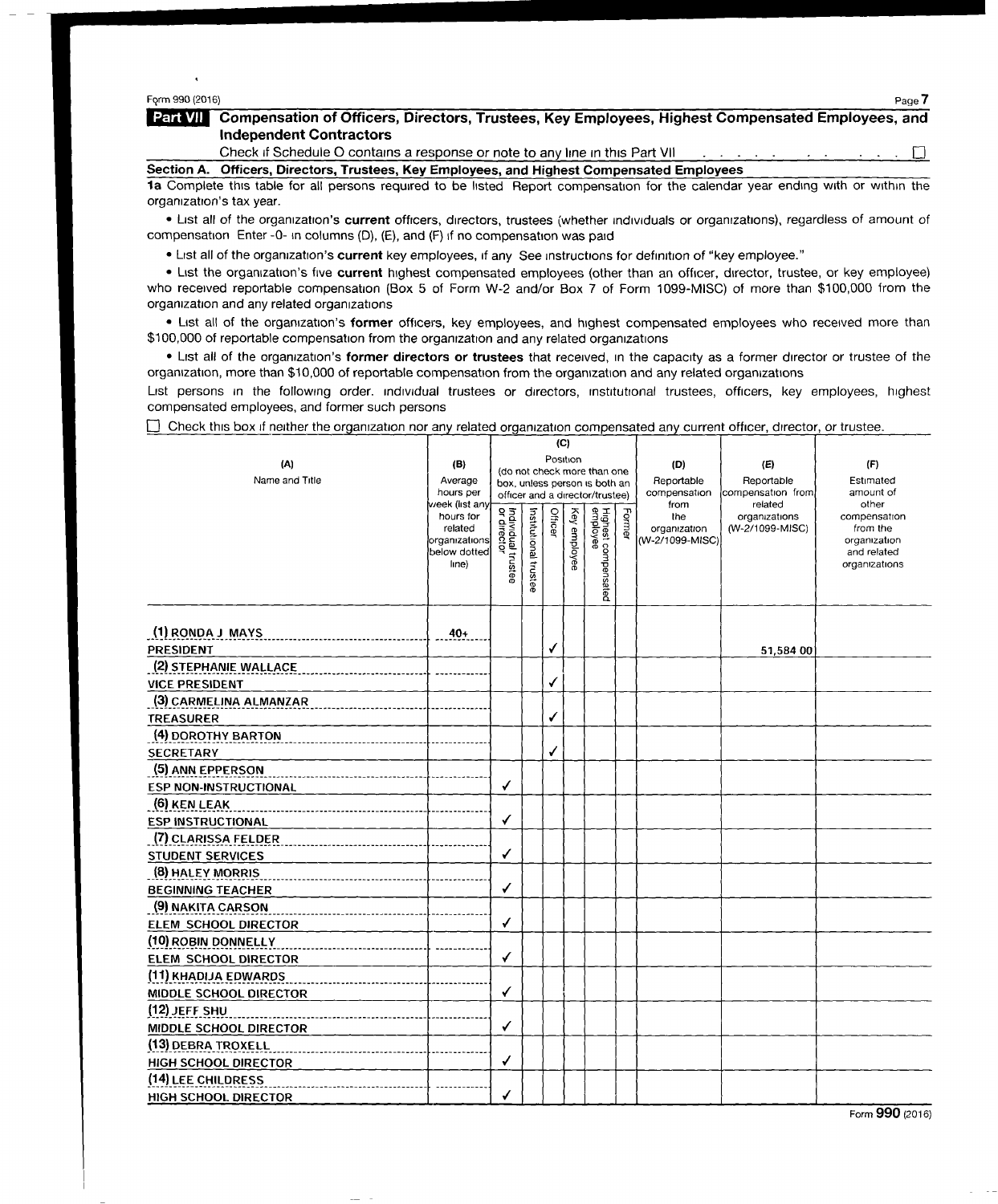| Form 990 (2016)                                                                                                           |                                                                                               |                                       |                         |                 |                 |                                                                                                  |            |                                                                                       |                                                                                       | Page 8                                                                                         |
|---------------------------------------------------------------------------------------------------------------------------|-----------------------------------------------------------------------------------------------|---------------------------------------|-------------------------|-----------------|-----------------|--------------------------------------------------------------------------------------------------|------------|---------------------------------------------------------------------------------------|---------------------------------------------------------------------------------------|------------------------------------------------------------------------------------------------|
| <b>Part VII</b><br>Section A. Officers, Directors, Trustees, Key Employees, and Highest Compensated Employees (continued) |                                                                                               |                                       |                         |                 |                 |                                                                                                  |            |                                                                                       |                                                                                       |                                                                                                |
| (A)<br>Name and title                                                                                                     | (B)<br>Average                                                                                |                                       |                         | (C)<br>Position |                 | (do not check more than one<br>box, unless person is both an                                     |            | (D)<br>Reportable<br>compensation<br>from<br>the<br>organization<br>[rW-2/1099-MISC)] | (E)<br>Reportable<br>compensation from<br>related<br>organizations<br>(W-2/1099-MISC) | (F)<br>Estimated                                                                               |
|                                                                                                                           | hours per<br>week (list any<br>hours for<br>related<br>organizations<br>below dotted<br>line) | Individual tr<br>or director<br>ustee | nstitutional<br>trustee | Officer         | Κey<br>employee | officer and a director/trustee)<br><b>Highest</b><br>employe<br>စိဂ္ဂိ<br>prpen<br><b>Isated</b> | ᆩ<br>orme) |                                                                                       |                                                                                       | amount of<br>other<br>compensation<br>from the<br>organization<br>and related<br>organizations |
| (15)                                                                                                                      |                                                                                               |                                       |                         |                 |                 |                                                                                                  |            |                                                                                       |                                                                                       |                                                                                                |
| (16)                                                                                                                      |                                                                                               |                                       |                         |                 |                 |                                                                                                  |            |                                                                                       |                                                                                       |                                                                                                |

|                                                                                                                                                                                        | related<br>organizations<br>below dotted<br>line) | ividual trustee<br>director | thutional trustee | iger | y employee | jhest compensated<br>Iployee | للناقا | organization<br>W-2/1099-MISC) | (W-2/1099-MISC) | from the<br>organization<br>and related<br>organizations |
|----------------------------------------------------------------------------------------------------------------------------------------------------------------------------------------|---------------------------------------------------|-----------------------------|-------------------|------|------------|------------------------------|--------|--------------------------------|-----------------|----------------------------------------------------------|
| (15)                                                                                                                                                                                   |                                                   |                             |                   |      |            |                              |        |                                |                 |                                                          |
| (16)                                                                                                                                                                                   |                                                   |                             |                   |      |            |                              |        |                                |                 |                                                          |
| (17)                                                                                                                                                                                   |                                                   |                             |                   |      |            |                              |        |                                |                 |                                                          |
| (18)                                                                                                                                                                                   |                                                   |                             |                   |      |            |                              |        |                                |                 |                                                          |
| (19)                                                                                                                                                                                   |                                                   |                             |                   |      |            |                              |        |                                |                 |                                                          |
| (20)                                                                                                                                                                                   |                                                   |                             |                   |      |            |                              |        |                                |                 |                                                          |
| (21)                                                                                                                                                                                   |                                                   |                             |                   |      |            |                              |        |                                |                 |                                                          |
| (22)                                                                                                                                                                                   |                                                   |                             |                   |      |            |                              |        |                                |                 |                                                          |
| (23)                                                                                                                                                                                   |                                                   |                             |                   |      |            |                              |        |                                |                 |                                                          |
| (24)                                                                                                                                                                                   |                                                   |                             |                   |      |            |                              |        |                                |                 |                                                          |
| (25)                                                                                                                                                                                   |                                                   |                             |                   |      |            |                              |        |                                |                 |                                                          |
| Sub-total<br>1b<br>and a state of the state of                                                                                                                                         |                                                   |                             |                   |      |            |                              | ▶      |                                | 51,584 00       |                                                          |
| Total from continuation sheets to Part VII, Section A<br>C                                                                                                                             |                                                   |                             | $\sim$            |      |            |                              |        |                                |                 |                                                          |
| Total (add lines 1b and 1c).<br>d<br>$\mathbf{r}$                                                                                                                                      |                                                   |                             |                   |      |            |                              |        |                                | 51,584 00       |                                                          |
| $\overline{2}$<br>Total number of individuals (including but not limited to those listed above) who received more than \$100,000 of<br>reportable compensation from the organization > |                                                   |                             |                   |      |            |                              |        |                                |                 |                                                          |

|                                                                                                                                                                                                                                                                                                        | Yes | No |
|--------------------------------------------------------------------------------------------------------------------------------------------------------------------------------------------------------------------------------------------------------------------------------------------------------|-----|----|
| Did the organization list any former officer, director, or trustee, key employee, or highest compensated<br>employee on line 1a? If "Yes," complete Schedule J for such individual .                                                                                                                   |     |    |
| For any individual listed on line 1a, is the sum of reportable compensation and other compensation from the<br>organization and related organizations greater than \$150,000? If "Yes," complete Schedule J for such<br><i>individual</i><br>$\mathbf{r}$ , $\mathbf{r}$ , $\mathbf{r}$ , $\mathbf{r}$ |     |    |
|                                                                                                                                                                                                                                                                                                        |     |    |
| Did any person listed on line 1a receive or accrue compensation from any unrelated organization or individual<br>for services rendered to the organization? If "Yes," complete Schedule J for such person                                                                                              |     |    |

# Section B. Independent Contractors

<sup>1</sup> Complete this table for your five highest compensated independent contractors that received more than \$100,000 of compensation from the organization Report compensation for the calendar year ending with or within the organization's tax year

|    | (A)<br>Name and business address                                                                                                                                      | (B)<br>Description of services | Compensation |
|----|-----------------------------------------------------------------------------------------------------------------------------------------------------------------------|--------------------------------|--------------|
|    |                                                                                                                                                                       |                                |              |
|    |                                                                                                                                                                       |                                |              |
|    |                                                                                                                                                                       |                                |              |
|    |                                                                                                                                                                       |                                |              |
|    |                                                                                                                                                                       |                                |              |
| 2. | Total number of independent contractors (including but not limited to those listed above) who<br>received more than \$100,000 of compensation from the organization ▶ |                                |              |

Form 990 (2016)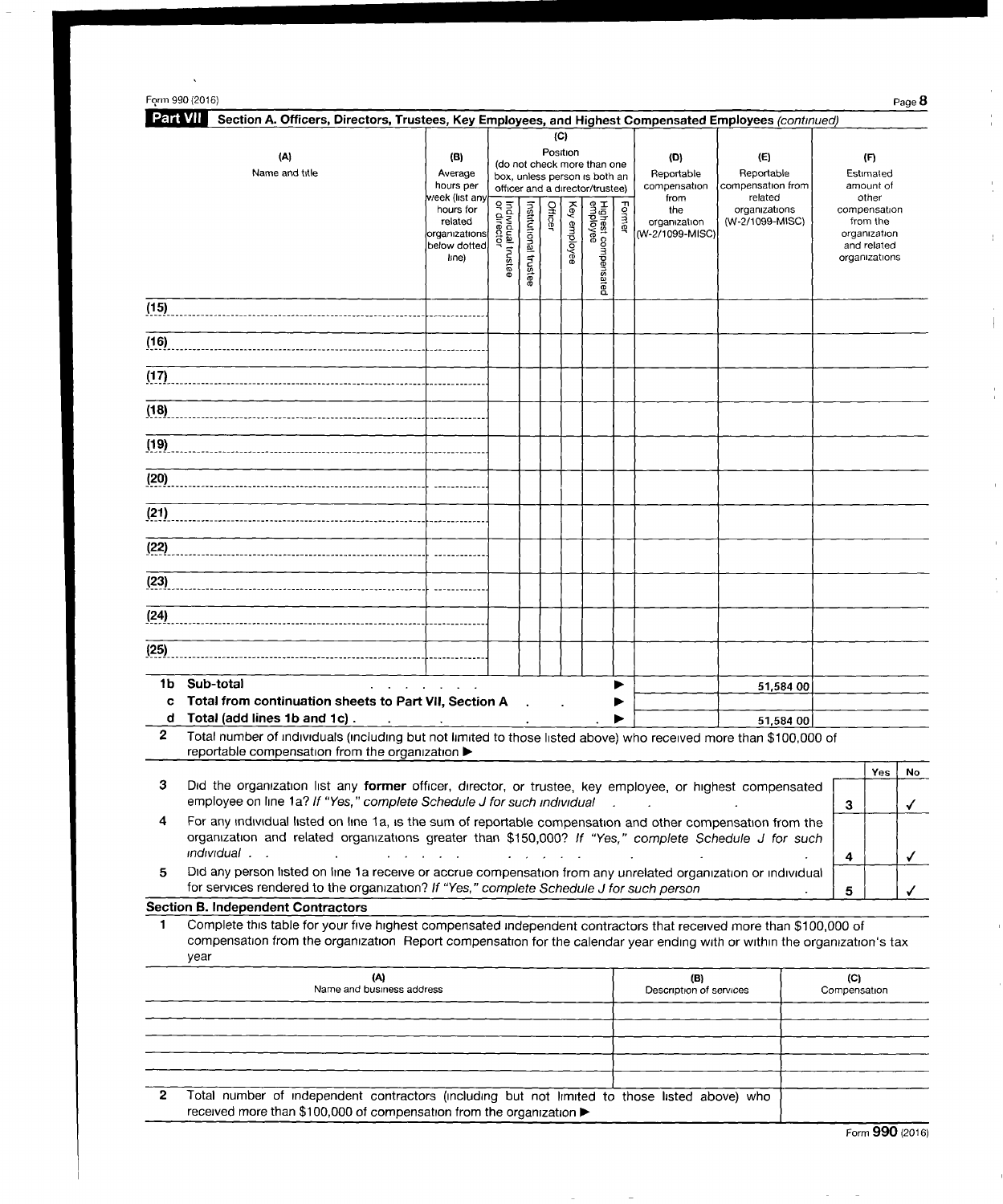|                                                           | Form 990 (2016)<br>Part VIII | <b>Statement of Revenue</b>                                                                                     |                      |                      |                                                      |                                                      | Page 9                                                           |
|-----------------------------------------------------------|------------------------------|-----------------------------------------------------------------------------------------------------------------|----------------------|----------------------|------------------------------------------------------|------------------------------------------------------|------------------------------------------------------------------|
|                                                           |                              | Check if Schedule O contains a response or note to any line in this Part VIII.                                  |                      |                      |                                                      |                                                      |                                                                  |
|                                                           |                              |                                                                                                                 |                      | (A)<br>Total revenue | $(B)$<br>Related or<br>exempt<br>function<br>revenue | $\overline{(C)}$<br>Unrelated<br>business<br>revenue | (D)<br>Revenue<br>excluded from tax<br>under sections<br>512-514 |
|                                                           | 1a                           | Federated campaigns<br>1a                                                                                       |                      |                      |                                                      |                                                      |                                                                  |
| Contributions, Gifts, Grants<br>and Other Similar Amounts | b                            | Membership dues<br>1b                                                                                           | 107,465.00           |                      |                                                      |                                                      |                                                                  |
|                                                           | c                            | Fundraising events<br>1 <sub>c</sub>                                                                            |                      |                      |                                                      |                                                      |                                                                  |
|                                                           | d                            | 1 <sub>d</sub><br>Related organizations                                                                         |                      |                      |                                                      |                                                      |                                                                  |
|                                                           | е                            | Government grants (contributions)<br>1e                                                                         |                      |                      |                                                      |                                                      |                                                                  |
|                                                           | f                            | All other contributions, gifts, grants,<br>and similar amounts not included above<br>1 <sub>f</sub>             |                      |                      |                                                      |                                                      |                                                                  |
|                                                           | g                            | Noncash contributions included in lines 1a-1f \$                                                                | 8,240.00             |                      |                                                      |                                                      |                                                                  |
|                                                           | h.                           | Total. Add lines 1a-1f                                                                                          |                      | 115,705 00           |                                                      |                                                      |                                                                  |
|                                                           |                              |                                                                                                                 | <b>Business Code</b> |                      |                                                      |                                                      |                                                                  |
| Program Service Revenue                                   | 2a                           |                                                                                                                 |                      |                      |                                                      |                                                      |                                                                  |
|                                                           | ь                            |                                                                                                                 |                      |                      |                                                      |                                                      |                                                                  |
|                                                           | c                            |                                                                                                                 |                      |                      |                                                      |                                                      |                                                                  |
|                                                           | d                            |                                                                                                                 |                      |                      |                                                      |                                                      |                                                                  |
|                                                           | е                            |                                                                                                                 |                      |                      |                                                      |                                                      |                                                                  |
|                                                           |                              | All other program service revenue.                                                                              |                      |                      |                                                      |                                                      |                                                                  |
|                                                           | g<br>3                       | Total. Add lines 2a-2f<br>Investment income (including dividends, interest,                                     |                      |                      |                                                      |                                                      |                                                                  |
|                                                           |                              | and other similar amounts)                                                                                      |                      | 7.00                 |                                                      |                                                      |                                                                  |
|                                                           | 4                            | Income from investment of tax-exempt bond proceeds >                                                            |                      |                      |                                                      |                                                      |                                                                  |
|                                                           | 5                            | Royalties                                                                                                       |                      |                      |                                                      |                                                      |                                                                  |
|                                                           |                              | (i) Real                                                                                                        | (ii) Personal        |                      |                                                      |                                                      |                                                                  |
|                                                           | 6а                           | Gross rents                                                                                                     |                      |                      |                                                      |                                                      |                                                                  |
|                                                           | b                            | Less <sup>e</sup> rental expenses                                                                               |                      |                      |                                                      |                                                      |                                                                  |
|                                                           | c                            | Rental income or (loss)                                                                                         |                      |                      |                                                      |                                                      |                                                                  |
|                                                           | d<br>7a                      | Net rental income or (loss)<br>(i) Securities<br>Gross amount from sales of                                     | ▶<br>(ii) Other      |                      |                                                      |                                                      |                                                                  |
|                                                           |                              | assets other than inventory                                                                                     |                      |                      |                                                      |                                                      |                                                                  |
|                                                           | b                            | Less cost or other basis                                                                                        |                      |                      |                                                      |                                                      |                                                                  |
|                                                           |                              | and sales expenses .                                                                                            |                      |                      |                                                      |                                                      |                                                                  |
|                                                           | с                            | Gain or (loss).                                                                                                 |                      |                      |                                                      |                                                      |                                                                  |
|                                                           | d                            | Net gain or (loss)                                                                                              | ▶                    |                      |                                                      |                                                      |                                                                  |
|                                                           |                              | 8a Gross income from fundraising<br>events (not including \$                                                    |                      |                      |                                                      |                                                      |                                                                  |
| <b>Other Revenue</b>                                      |                              | of contributions reported on line 1c).<br>See Part IV, line 18                                                  |                      |                      |                                                      |                                                      |                                                                  |
|                                                           |                              | a<br><b>b</b> Less direct expenses<br>b                                                                         |                      |                      |                                                      |                                                      |                                                                  |
|                                                           | c                            | Net income or (loss) from fundraising events                                                                    | ▶                    |                      |                                                      |                                                      |                                                                  |
|                                                           |                              | 9a Gross income from gaming activities.                                                                         |                      |                      |                                                      |                                                      |                                                                  |
|                                                           |                              | See Part IV, line 19<br>$\mathbf{a}$                                                                            |                      |                      |                                                      |                                                      |                                                                  |
|                                                           | b                            | Less direct expenses and the set of the set of the set of the set of the set of the set of the set o<br>bl      |                      |                      |                                                      |                                                      |                                                                  |
|                                                           | c                            | Net income or (loss) from gaming activities                                                                     | ▶                    |                      |                                                      |                                                      |                                                                  |
|                                                           |                              | 10a Gross sales of inventory, less                                                                              |                      |                      |                                                      |                                                      |                                                                  |
|                                                           |                              | returns and allowances<br>$\sim 10^{-1}$<br>a                                                                   |                      |                      |                                                      |                                                      |                                                                  |
|                                                           | b.                           | $\mathbf{b}$<br>Less cost of goods sold<br>$\ddot{\phantom{0}}$<br>Net income or (loss) from sales of inventory | ▶                    |                      |                                                      |                                                      |                                                                  |
|                                                           | c                            | Miscellaneous Revenue                                                                                           | <b>Business Code</b> |                      |                                                      |                                                      |                                                                  |
|                                                           | 11a                          | <b>REIMBURSEMENTS</b>                                                                                           |                      | 18,728.00            |                                                      |                                                      |                                                                  |
|                                                           | b                            |                                                                                                                 |                      |                      |                                                      |                                                      |                                                                  |
|                                                           | с                            |                                                                                                                 |                      |                      |                                                      |                                                      |                                                                  |
|                                                           | đ                            | All other revenue<br>$\sim$ $\sim$                                                                              |                      |                      |                                                      |                                                      |                                                                  |
|                                                           | е                            | <b>Total.</b> Add lines 11a-11d                                                                                 | ▶                    | 18,728.00            |                                                      |                                                      |                                                                  |
|                                                           | 12                           | Total revenue. See instructions                                                                                 |                      | 134440 00            |                                                      |                                                      |                                                                  |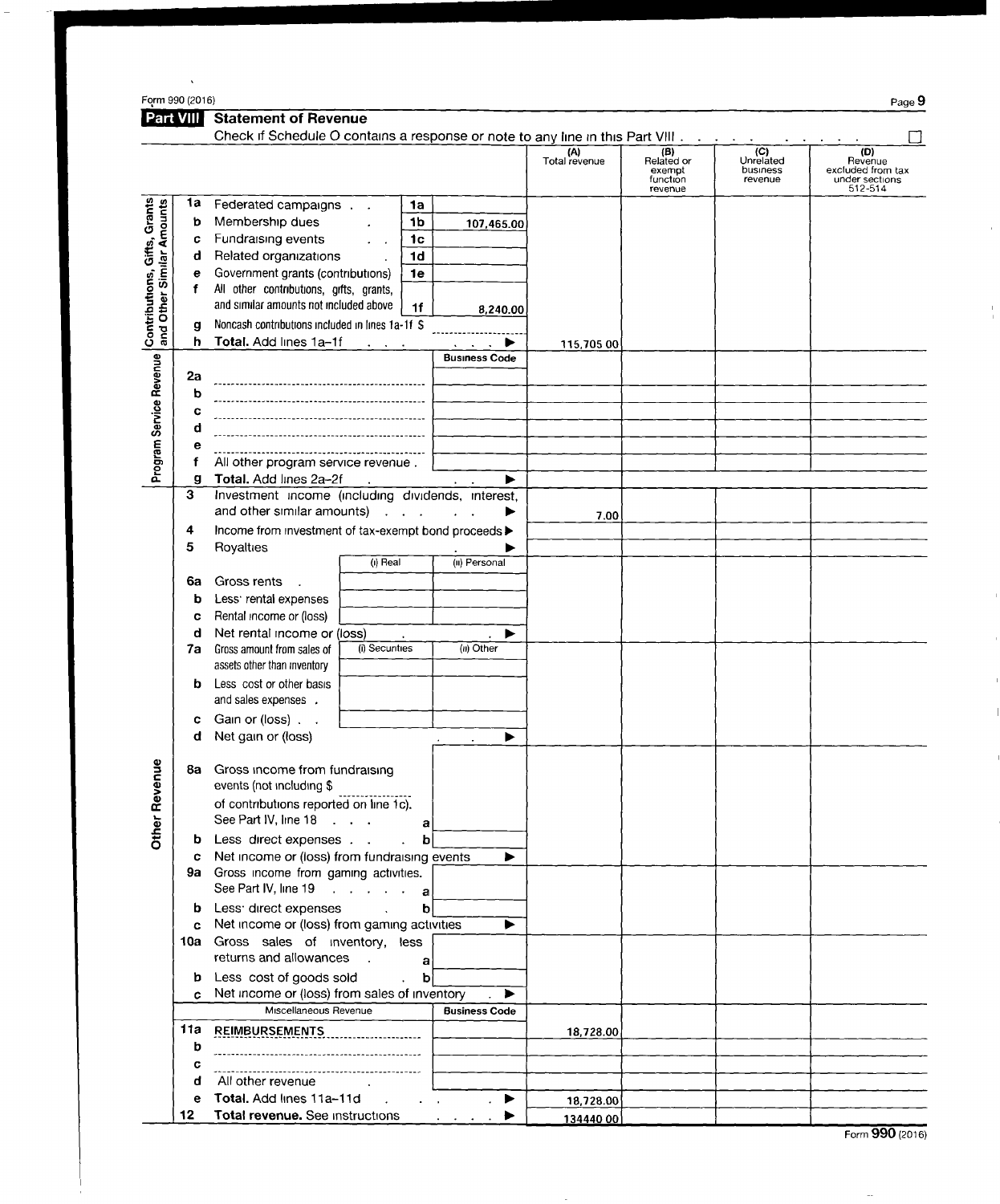## Form 990 (2016) Page  $10$

 $\mathcal{A}^{\mathcal{A}}$ 

 $\bar{1}$ 

 $\hat{\mathbf{I}}$ 

 $\overline{1}$ 

 $\overline{\phantom{a}}$ 

 $\overline{\phantom{a}}$ 

### Statement of Functional Expenses

|                                                                                                                      | Section 501(c)(3) and 501(c)(4) organizations must complete all columns All other organizations must complete column (A)                                                |                       |                                    |                                           |                                |  |  |
|----------------------------------------------------------------------------------------------------------------------|-------------------------------------------------------------------------------------------------------------------------------------------------------------------------|-----------------------|------------------------------------|-------------------------------------------|--------------------------------|--|--|
| Check if Schedule O contains a response or note to any line in this Part IX<br>☑<br>and the contract of the state of |                                                                                                                                                                         |                       |                                    |                                           |                                |  |  |
|                                                                                                                      | Do not include amounts reported on lines 6b, 7b,<br>8b, 9b, and 10b of Part VIII.                                                                                       | (A)<br>Total expenses | (B)<br>Program service<br>expenses | (C)<br>Management and<br>general expenses | (D)<br>Fundraising<br>expenses |  |  |
| 1                                                                                                                    | Grants and other assistance to domestic organizations                                                                                                                   |                       |                                    |                                           |                                |  |  |
|                                                                                                                      | and domestic governments. See Part IV, line 21                                                                                                                          |                       |                                    |                                           |                                |  |  |
| 2                                                                                                                    | Grants and other assistance to domestic<br>individuals See Part IV, line 22                                                                                             |                       |                                    |                                           |                                |  |  |
| з                                                                                                                    | Grants and other assistance to foreign<br>organizations, foreign governments, and foreign<br>Individuals See Part IV, lines 15 and 16.                                  |                       |                                    |                                           |                                |  |  |
| 4<br>5                                                                                                               | Benefits paid to or for members<br>Compensation of current officers, directors,<br>trustees, and key employees                                                          | 51,584 00             |                                    |                                           |                                |  |  |
| 6                                                                                                                    | Compensation not included above, to disqualified<br>persons (as defined under section 4958(f)(1)) and<br>persons described in section 4958(c)(3)(B)<br>$\sim 10$ $\sim$ |                       |                                    |                                           |                                |  |  |
| 7<br>8                                                                                                               | Other salaries and wages<br>Pension plan accruals and contributions (include<br>section 401(k) and 403(b) employer contributions)                                       | 14,440.00             |                                    |                                           |                                |  |  |
| 9                                                                                                                    | Other employee benefits                                                                                                                                                 |                       |                                    |                                           |                                |  |  |
| 10                                                                                                                   | Payroll taxes                                                                                                                                                           |                       |                                    |                                           |                                |  |  |
| 11                                                                                                                   | Fees for services (non-employees)                                                                                                                                       |                       |                                    |                                           |                                |  |  |
| а                                                                                                                    | Management                                                                                                                                                              |                       |                                    |                                           |                                |  |  |
| b                                                                                                                    | Legal                                                                                                                                                                   |                       |                                    |                                           |                                |  |  |
|                                                                                                                      | Accounting<br>УY.                                                                                                                                                       | 5,845 00              |                                    |                                           |                                |  |  |
| d                                                                                                                    | Lobbying                                                                                                                                                                |                       |                                    |                                           |                                |  |  |
| е                                                                                                                    | Professional fundraising services. See Part IV, line 17                                                                                                                 |                       |                                    |                                           |                                |  |  |
| f                                                                                                                    | Investment management fees                                                                                                                                              |                       |                                    |                                           |                                |  |  |
| g                                                                                                                    | Other. (If line 11g amount exceeds 10% of line 25, column<br>(A) amount, list line 11g expenses on Schedule O.).                                                        |                       |                                    |                                           |                                |  |  |
| 12                                                                                                                   | Advertising and promotion.                                                                                                                                              |                       |                                    |                                           |                                |  |  |
| 13                                                                                                                   | Office expenses                                                                                                                                                         | 6,616 00              |                                    |                                           |                                |  |  |
| 14                                                                                                                   | Information technology                                                                                                                                                  |                       |                                    |                                           |                                |  |  |
| 15                                                                                                                   | Royalties.                                                                                                                                                              |                       |                                    |                                           |                                |  |  |
| 16                                                                                                                   | Occupancy.<br>Travel                                                                                                                                                    | 29,513 00             |                                    |                                           |                                |  |  |
| 17<br>18                                                                                                             | Payments of travel or entertainment expenses                                                                                                                            | 2,604 00              |                                    |                                           |                                |  |  |
|                                                                                                                      | for any federal, state, or local public officials                                                                                                                       |                       |                                    |                                           |                                |  |  |
| 19                                                                                                                   | Conferences, conventions, and meetings                                                                                                                                  | 19,059.00             |                                    |                                           |                                |  |  |
| 20<br>21                                                                                                             | Interest<br>$\mathcal{A}^{\mathcal{A}}$ and $\mathcal{A}^{\mathcal{A}}$<br>$\mathcal{L} = \mathcal{L}$                                                                  |                       |                                    |                                           |                                |  |  |
| 22                                                                                                                   | Payments to affiliates<br>Depreciation, depletion, and amortization.                                                                                                    |                       |                                    |                                           |                                |  |  |
| 23                                                                                                                   | Insurance                                                                                                                                                               |                       |                                    |                                           |                                |  |  |
| 24                                                                                                                   | Other expenses. Itemize expenses not covered                                                                                                                            | 475 00                |                                    |                                           |                                |  |  |
|                                                                                                                      | above (List miscellaneous expenses in line 24e. If                                                                                                                      |                       |                                    |                                           |                                |  |  |
|                                                                                                                      | line 24e amount exceeds 10% of line 25, column                                                                                                                          |                       |                                    |                                           |                                |  |  |
|                                                                                                                      | (A) amount, list line 24e expenses on Schedule O.)                                                                                                                      |                       |                                    |                                           |                                |  |  |
| a                                                                                                                    | SEE ATTACHED SCHEDULE O                                                                                                                                                 | 15,723 00             |                                    |                                           |                                |  |  |
| b                                                                                                                    |                                                                                                                                                                         |                       |                                    |                                           |                                |  |  |
| c                                                                                                                    |                                                                                                                                                                         |                       |                                    |                                           |                                |  |  |
| d                                                                                                                    |                                                                                                                                                                         |                       |                                    |                                           |                                |  |  |
| е                                                                                                                    | All other expenses                                                                                                                                                      |                       |                                    |                                           |                                |  |  |
| 25                                                                                                                   | Total functional expenses. Add lines 1 through 24e                                                                                                                      | 145,859.00            |                                    |                                           |                                |  |  |
| 26                                                                                                                   | Joint costs. Complete this line only if the<br>organization reported in column (B) joint costs                                                                          |                       |                                    |                                           |                                |  |  |
|                                                                                                                      | from a combined educational campaign and<br>fundraising solicitation. Check here $\blacktriangleright \Box$ if<br>following SOP 98-2 (ASC 958-720) $\qquad \qquad$      |                       |                                    |                                           |                                |  |  |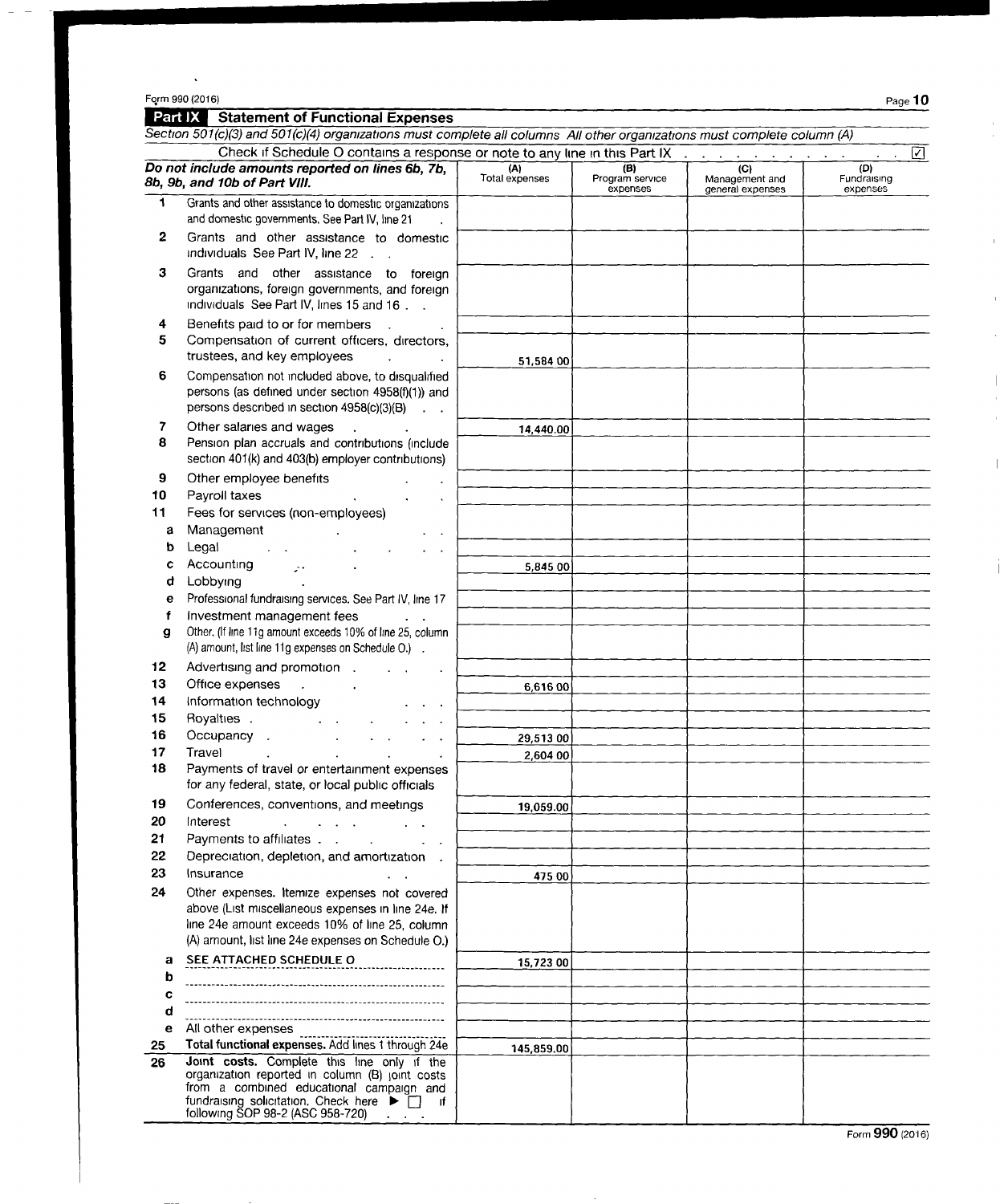$\ddot{\phantom{a}}$ 

 $\overline{\phantom{a}}$  $\overline{\phantom{0}}$ 

 $\mathbb{F}$ 

 $\bar{1}$ 

Balance Sheet

|                             |     | Check if Schedule O contains a response or note to any line in this Part X                                                                                                |                          |                              |                    |
|-----------------------------|-----|---------------------------------------------------------------------------------------------------------------------------------------------------------------------------|--------------------------|------------------------------|--------------------|
|                             |     |                                                                                                                                                                           | (A)<br>Beginning of year |                              | (B)<br>End of year |
|                             | 1   | Cash-non-interest-bearing                                                                                                                                                 | 24,599.00                | $\mathbf{1}$                 | 13,132 00          |
|                             | 2   | Savings and temporary cash investments                                                                                                                                    | 39,198.00                | $\mathbf{2}$                 | 38,577 00          |
|                             | З   | Pledges and grants receivable, net                                                                                                                                        |                          | 3                            |                    |
|                             | 4   | Accounts receivable, net                                                                                                                                                  |                          | $\overline{\mathbf{4}}$      |                    |
|                             | 5   | Loans and other receivables from current and former officers, directors,                                                                                                  |                          |                              |                    |
|                             |     | trustees, key employees, and highest compensated employees                                                                                                                |                          |                              |                    |
|                             |     | Complete Part II of Schedule L<br>$\sim$<br><b>Contract Contract</b>                                                                                                      |                          | 5                            |                    |
|                             | 6   | Loans and other receivables from other disqualified persons (as defined under section                                                                                     |                          |                              |                    |
|                             |     | 4958(f)(1)), persons described in section 4958(c)(3)(B), and contributing employers and<br>sponsoring organizations of section 501(c)(9) voluntary employees' beneficiary |                          |                              |                    |
|                             |     | organizations (see instructions). Complete Part II of Schedule L<br>$\sim$                                                                                                |                          |                              |                    |
|                             | 7   | Notes and loans receivable, net                                                                                                                                           |                          | 6<br>$\overline{\mathbf{z}}$ |                    |
| Assets                      | 8   | Inventories for sale or use                                                                                                                                               |                          | 8                            |                    |
|                             | 9   | Prepaid expenses and deferred charges                                                                                                                                     |                          | 9                            |                    |
|                             | 10a | Land, buildings, and equipment cost or                                                                                                                                    |                          |                              |                    |
|                             |     | other basis. Complete Part VI of Schedule D<br>10a                                                                                                                        |                          |                              |                    |
|                             | b   | 10 <sub>b</sub><br>Less accumulated depreciation.                                                                                                                         |                          | 10c                          |                    |
|                             | 11  | Investments-publicly traded securities                                                                                                                                    |                          | 11                           |                    |
|                             | 12  | Investments-other securities See Part IV, line 11                                                                                                                         |                          | 12                           |                    |
|                             | 13  | Investments-program-related. See Part IV, line 11                                                                                                                         |                          | 13                           |                    |
|                             | 14  | Intangible assets                                                                                                                                                         |                          | 14                           |                    |
|                             | 15  | Other assets. See Part IV, line 11<br>$\mathcal{L}^{\text{max}}$ and $\mathcal{L}^{\text{max}}$                                                                           |                          | 15                           |                    |
|                             | 16  | Total assets. Add lines 1 through 15 (must equal line 34) . _ _ . _                                                                                                       | 63,797 00                | 16                           | 51,709 00          |
|                             | 17  | Accounts payable and accrued expenses                                                                                                                                     |                          | 17                           |                    |
|                             | 18  | Grants payable<br>$\sim$ $\sim$                                                                                                                                           |                          | 18                           |                    |
|                             | 19  | Deferred revenue<br>$\mathbf{A}^{(1)}$ and $\mathbf{A}^{(2)}$ and $\mathbf{A}^{(3)}$                                                                                      |                          | 19                           |                    |
|                             | 20  | Tax-exempt bond liabilities<br><b>All Card Corporation</b>                                                                                                                |                          | 20                           |                    |
|                             | 21  | Escrow or custodial account liability Complete Part IV of Schedule D                                                                                                      |                          | 21                           |                    |
| Liabilities                 | 22  | Loans and other payables to current and former officers, directors,<br>trustees, key employees, highest compensated employees, and                                        |                          |                              |                    |
|                             |     | disqualified persons. Complete Part II of Schedule L                                                                                                                      |                          | 22                           |                    |
|                             | 23  | Secured mortgages and notes payable to unrelated third parties                                                                                                            |                          | 23                           |                    |
|                             | 24  | Unsecured notes and loans payable to unrelated third parties                                                                                                              |                          | 24                           |                    |
|                             | 25  | Other liabilities (including federal income tax, payables to related third                                                                                                |                          |                              |                    |
|                             |     | parties, and other liabilities not included on lines 17-24). Complete Part X                                                                                              |                          |                              |                    |
|                             |     | of Schedule D<br>the contract of the contract of the contract of the contract of the contract of                                                                          |                          | 25                           |                    |
|                             | 26  | Total liabilities. Add lines 17 through 25                                                                                                                                |                          | 26                           |                    |
| Net Assets or Fund Balances |     | Organizations that follow SFAS 117 (ASC 958), check here<br>and<br>$\Box$<br>complete lines 27 through 29, and lines 33 and 34.                                           |                          |                              |                    |
|                             | 27  | Unrestricted net assets                                                                                                                                                   |                          | 27                           |                    |
|                             | 28  | Temporarily restricted net assets                                                                                                                                         |                          | 28                           |                    |
|                             | 29  | Permanently restricted net assets                                                                                                                                         |                          | 29                           |                    |
|                             |     | Organizations that do not follow SFAS 117 (ASC 958), check here $\blacktriangleright \Box$<br>and                                                                         |                          |                              |                    |
|                             |     | complete lines 30 through 34.                                                                                                                                             |                          |                              |                    |
|                             | 30  | Capital stock or trust principal, or current funds                                                                                                                        |                          | 30                           |                    |
|                             | 31  | Paid-in or capital surplus, or land, building, or equipment fund                                                                                                          |                          | 31                           |                    |
|                             | 32  | Retained earnings, endowment, accumulated income, or other funds                                                                                                          | 63,796 00                | 32                           | 51,709 00          |
|                             | 33  | Total net assets or fund balances                                                                                                                                         | 63,796.00                | 33                           | 51,709 00          |
|                             | 34  | Total liabilities and net assets/fund balances                                                                                                                            | 63,796 00                | 34                           | 51,709 00          |

 $\sim$  -  $\sim$ 

 $\omega_{\rm{eff}}$ 

Form 990 (2016)

 $\overline{\phantom{a}}$ 

 $\bar{\gamma}$ 

 $\equiv$  $\overline{\phantom{a}}$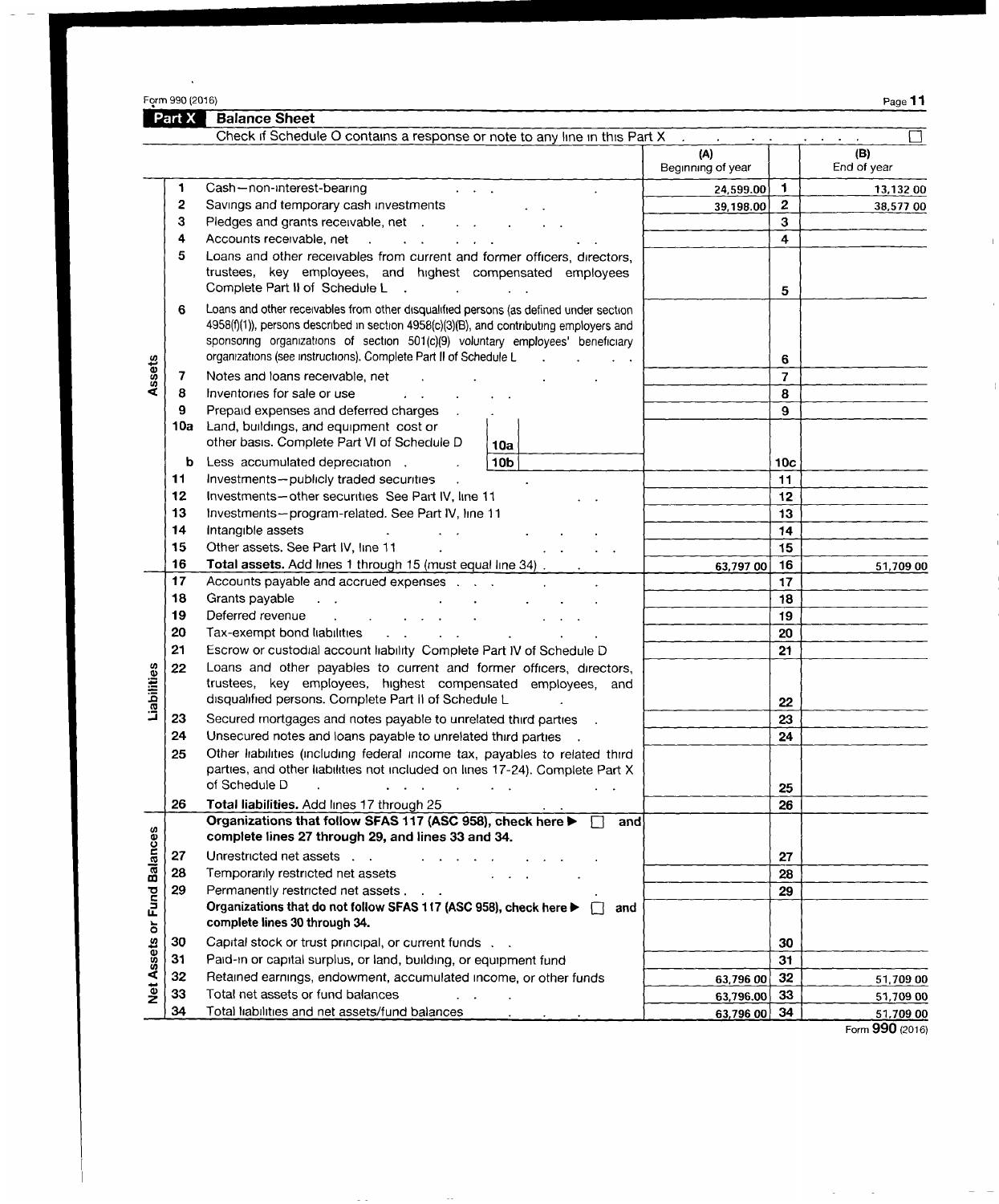|    | Form 990 (2016)                                                                                                              |              |    |                                            | Page 12      |
|----|------------------------------------------------------------------------------------------------------------------------------|--------------|----|--------------------------------------------|--------------|
|    | Part XI<br><b>Reconciliation of Net Assets</b>                                                                               |              |    |                                            |              |
|    | Check if Schedule O contains a response or note to any line in this Part XI                                                  |              |    | $\mathbf{a} = \mathbf{a} \cdot \mathbf{a}$ |              |
| 1. | Total revenue (must equal Part VIII, column (A), line 12)<br><b>Contract Contract</b>                                        | 1            |    |                                            | 134,440 00   |
| 2  | Total expenses (must equal Part IX, column (A), line 25)                                                                     | $\mathbf{2}$ |    | 145,859 00                                 |              |
| 3  | Revenue less expenses Subtract line 2 from line 1<br><b>Service Control</b>                                                  | $\mathbf{3}$ |    | (11, 419.00)                               |              |
| 4  | Net assets or fund balances at beginning of year (must equal Part X, line 33, column (A))                                    | 4            |    |                                            | 51.709 00    |
| 5  | Net unrealized gains (losses) on investments                                                                                 | 5            |    |                                            |              |
| 6  | Donated services and use of facilities                                                                                       | 6            |    |                                            |              |
| 7  | Investment expenses<br>$\mathbf{L} = \mathbf{L}$                                                                             | $\mathbf{7}$ |    |                                            |              |
| 8  | Prior period adjustments                                                                                                     | 8            |    |                                            |              |
| 9  | Other changes in net assets or fund balances (explain in Schedule O)                                                         | $\mathbf{9}$ |    |                                            |              |
| 10 | Net assets or fund balances at end of year. Combine lines 3 through 9 (must equal Part X, line                               |              |    |                                            |              |
|    | 33, column (B))                                                                                                              | 10           |    |                                            |              |
|    | <b>Financial Statements and Reporting</b><br>Part XII                                                                        |              |    |                                            |              |
|    | Check if Schedule O contains a response or note to any line in this Part XII                                                 |              |    |                                            |              |
|    |                                                                                                                              |              |    | Yes                                        | <b>No</b>    |
| 1. | Accounting method used to prepare the Form 990. [Cash [] Accrual<br>$\Box$ Other                                             |              |    |                                            |              |
|    | If the organization changed its method of accounting from a prior year or checked "Other," explain in                        |              |    |                                            |              |
|    | Schedule O                                                                                                                   |              |    |                                            |              |
| 2a | Were the organization's financial statements compiled or reviewed by an independent accountant?                              |              | 2a |                                            | $\checkmark$ |
|    | If "Yes," check a box below to indicate whether the financial statements for the year were compiled or                       |              |    |                                            |              |
|    | reviewed on a separate basis, consolidated basis, or both.                                                                   |              |    |                                            |              |
|    | Separate basis<br>□ Consolidated basis □ Both consolidated and separate basis                                                |              |    |                                            |              |
|    | <b>b</b> Were the organization's financial statements audited by an independent accountant?                                  |              |    | 2 <sub>b</sub>                             | √            |
|    | If "Yes," check a box below to indicate whether the financial statements for the year were audited on a                      |              |    |                                            |              |
|    | separate basis, consolidated basis, or both.                                                                                 |              |    |                                            |              |
|    | □ Separate basis<br>□ Consolidated basis<br>Both consolidated and separate basis                                             |              |    |                                            |              |
| Ċ  | If "Yes" to line 2a or 2b, does the organization have a committee that assumes responsibility for oversight                  |              |    |                                            |              |
|    | of the audit, review, or compilation of its financial statements and selection of an independent accountant?                 |              |    | 2 <sub>c</sub><br>✓                        |              |
|    | If the organization changed either its oversight process or selection process during the tax year, explain in<br>Schedule O. |              |    |                                            |              |

3a As a result of a federal award, was the organization required to undergo an audit or audits as set forth in the Single Audit Act and OMB Circular A-133?.

b If "Yes," did the organization undergo the required audit or audits? If the organization did not undergo the required audit or audits, explain why in Schedule O and describe any steps taken to undergo such audits  $\qquad$   $\mid$  3b

 $\frac{3b}{\text{Form }990}$  (2016)